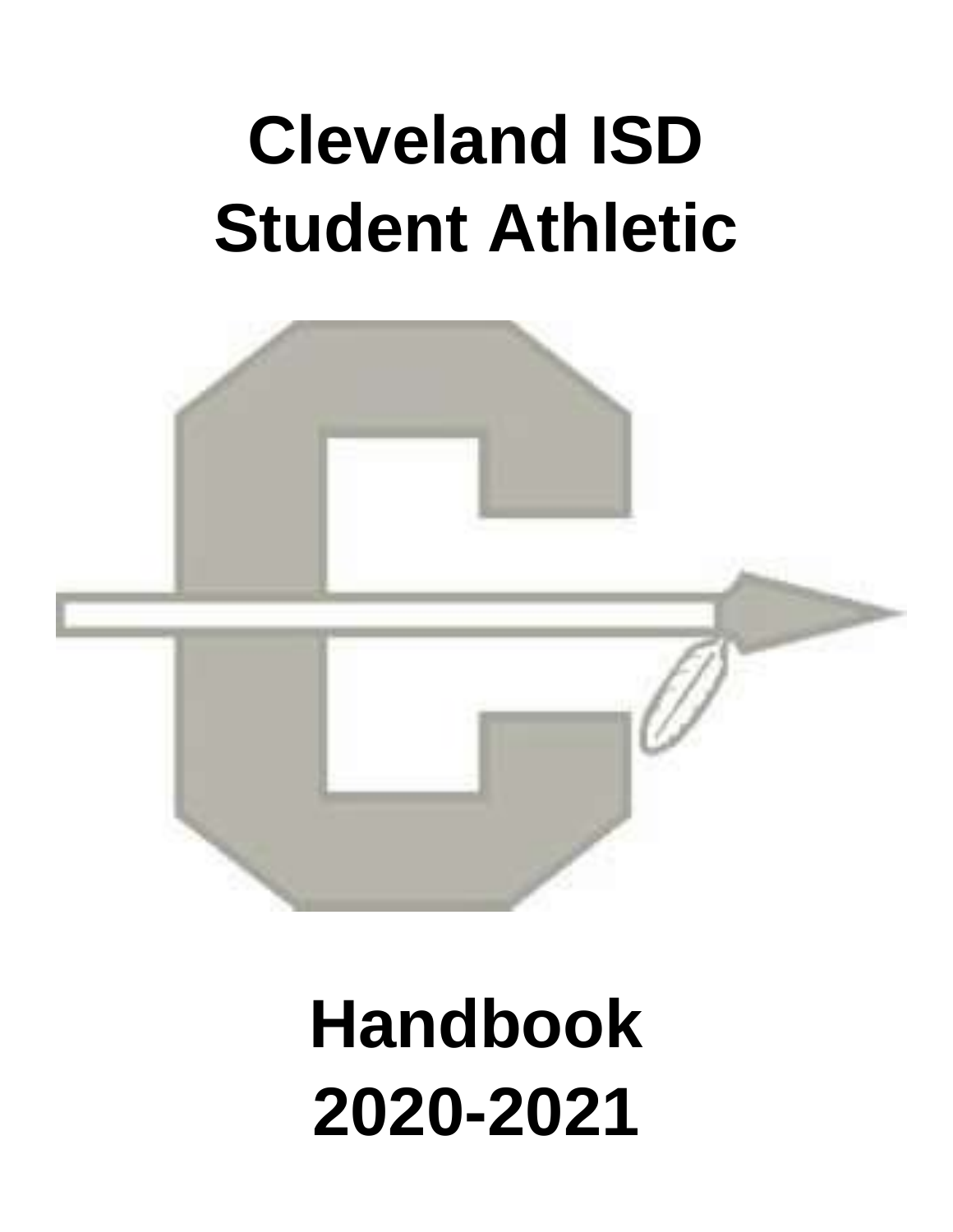## **CLEVELAND INDEPENDENT SCHOOL DISTRICT 2020-2021**

#### **BOARD OF TRUSTEES**

Chris Wood, President Christina Purkerson, Vice President Kelly Jenkel-Axton, Secretary Amanda Brooks Willie Carter Ronnie Lewis Aaron Montesnieto

> **SUPERINTENDENT** Chris Trotter

**ASSISTANT SUPERINTENDENT, HUMAN RESOURCES** Dr. Nathan Boughton

**ASSISTANT SUPERINTENDENT, CURRICULUM & INSTRUCTION** Maria Silva

> **DIRECTOR OF ADMINISTRATIVE SERVICES** Stephen McCanless

**DIRECTOR OF SECONDARY SCHOOLS** Brandon Perry

**CLEVELAND HIGH SCHOOL PRINCIPAL** Dr. Glenn Barnes

**CLEVELAND MIDDLE SCHOOL PRINCIPAL** Nick Hoffman

**CLEVELAND ISD ATHLETIC DIRECTOR** Jason Fiacco-Athletic Director/Head Football Coach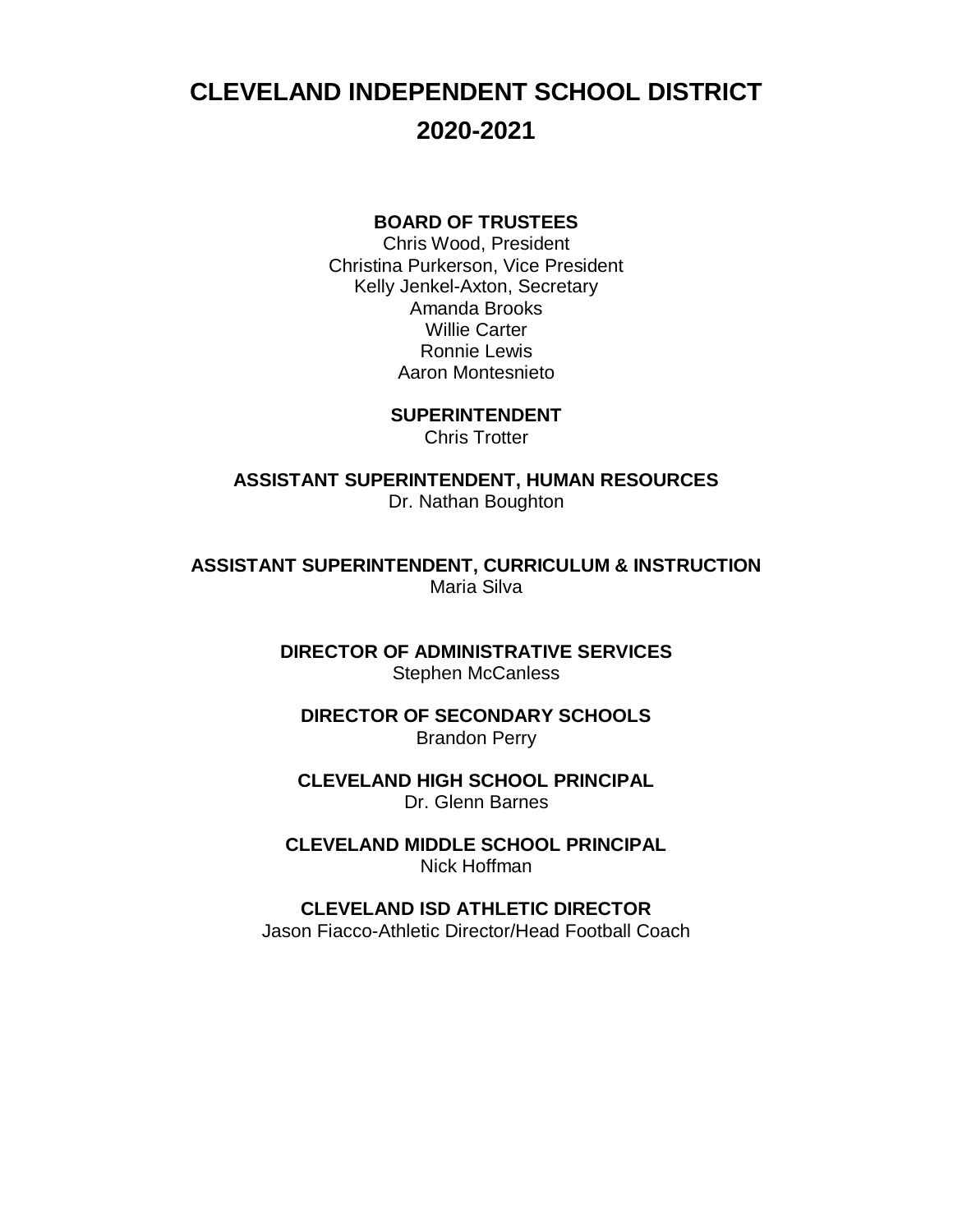## **TABLE OF CONTENTS**

| <b>INTRODUCTION</b>                                                                                                                                                                                                                                                                                                                                                                                                                                                                                                                                                                                                                                                                                                                                                                                    | $\mathbf 1$                                                                                                                                                                                          |
|--------------------------------------------------------------------------------------------------------------------------------------------------------------------------------------------------------------------------------------------------------------------------------------------------------------------------------------------------------------------------------------------------------------------------------------------------------------------------------------------------------------------------------------------------------------------------------------------------------------------------------------------------------------------------------------------------------------------------------------------------------------------------------------------------------|------------------------------------------------------------------------------------------------------------------------------------------------------------------------------------------------------|
| <b>EXPLANATION OF ATHLETICS</b>                                                                                                                                                                                                                                                                                                                                                                                                                                                                                                                                                                                                                                                                                                                                                                        | $\overline{2}$                                                                                                                                                                                       |
| <b>REQUIREMENTS TO PARTICIPATE</b>                                                                                                                                                                                                                                                                                                                                                                                                                                                                                                                                                                                                                                                                                                                                                                     | 4                                                                                                                                                                                                    |
| ADMINISTRATION OF THE PROGRAM                                                                                                                                                                                                                                                                                                                                                                                                                                                                                                                                                                                                                                                                                                                                                                          | 6                                                                                                                                                                                                    |
| <b>CISD STUDENT ATHLETIC HANDBOOK</b><br>Sportsmanship<br>Grooming<br><b>Dress</b><br><b>Steroid Testing and Random Drug Testing</b><br>Drugs, Alcohol and Tobacco<br>Profanity<br>Stealing<br><b>Class and Respect</b><br>Promptness<br><b>Attendance and Practice Regulations</b><br><b>Multiple Sports</b><br>Vacations<br><b>Athletic Period</b><br>Quitting<br><b>Equipment and Facilities</b><br>Travel<br>Injury or Illness<br><b>Emergency Procedures Regarding Severe Head Injuries</b><br><b>Suspension from School</b><br><b>Classroom Progress and Conduct</b><br><b>Discipline of Athletes</b><br>Off Campus and Out of School Offenses<br>Harassment, Hazing, Intimidation<br><b>Social Media Guidelines</b><br><b>UIL Eligibility Guidelines</b><br><b>Multi-Sport Student Athletes</b> | 7<br>8<br>8<br>8<br>$\bf 8$<br>9<br>9<br>$\boldsymbol{9}$<br>9<br>$\boldsymbol{9}$<br>$\overline{9}$<br>10<br>10<br>10<br>10<br>11<br>11<br>12<br>12<br>12<br>12<br>13<br>13<br>13<br>13<br>14<br>14 |
| DISCIPLINARY PROCEDURES - EXTRACURRICULAR ACTIVITIES                                                                                                                                                                                                                                                                                                                                                                                                                                                                                                                                                                                                                                                                                                                                                   | 15                                                                                                                                                                                                   |
| CHEERLEADING GUIDELINES AND PROCEDURES FOR<br>CLEVELAND HIGH SCHOOL CHEERLEADING PROGRAM                                                                                                                                                                                                                                                                                                                                                                                                                                                                                                                                                                                                                                                                                                               | 16                                                                                                                                                                                                   |
| CLEVELAND HIGH SCHOOL AWARDS POLICY                                                                                                                                                                                                                                                                                                                                                                                                                                                                                                                                                                                                                                                                                                                                                                    | 20                                                                                                                                                                                                   |
| BEHAVIOR EXPECTATIONS OF SPECTATORS AND/OR PARENTS                                                                                                                                                                                                                                                                                                                                                                                                                                                                                                                                                                                                                                                                                                                                                     | 21                                                                                                                                                                                                   |
| <b>SIGNATURE PAGE</b>                                                                                                                                                                                                                                                                                                                                                                                                                                                                                                                                                                                                                                                                                                                                                                                  | 22                                                                                                                                                                                                   |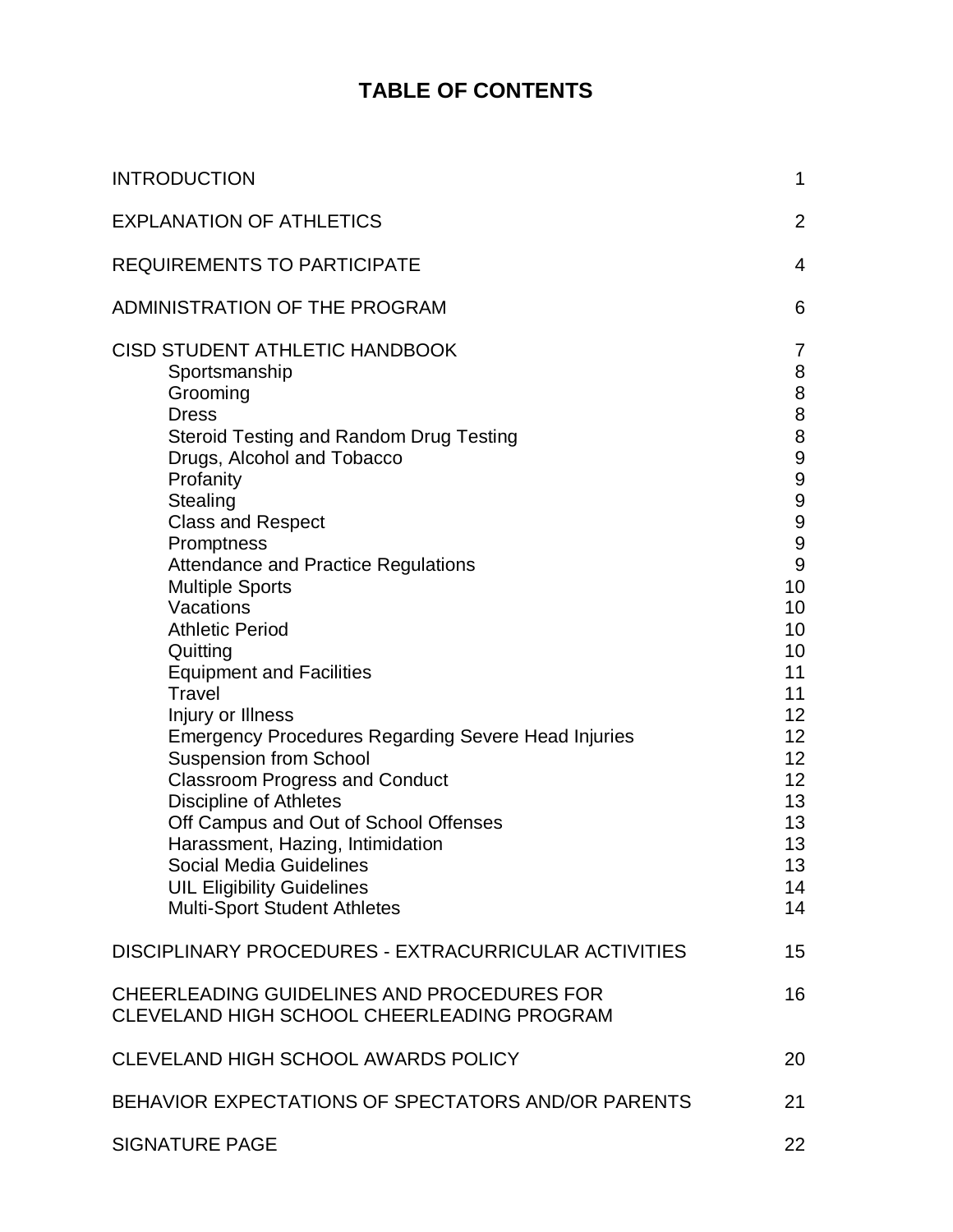The Cleveland ISD Athletic Handbook contains a general statement of the administrative regulations governing the overall athletic program. Provisions of this Athletic Handbook may be expanded, modified, or revoked only by the Athletic Director, recommendation of the Principal, Superintendent, or Board of Trustees. All provisions must be approved by the Board of Education. If any of the provisions of this Athletic Handbook conflict with federal or state laws, and regulations, or Board policy, those provisions are superseded by applicable law or Board policy. The provisions of this Athletic Handbook are severable, and the invalidity, illegality or unenforceability of any provision will not affect the validity, legality, or enforceability of the other provisions.

1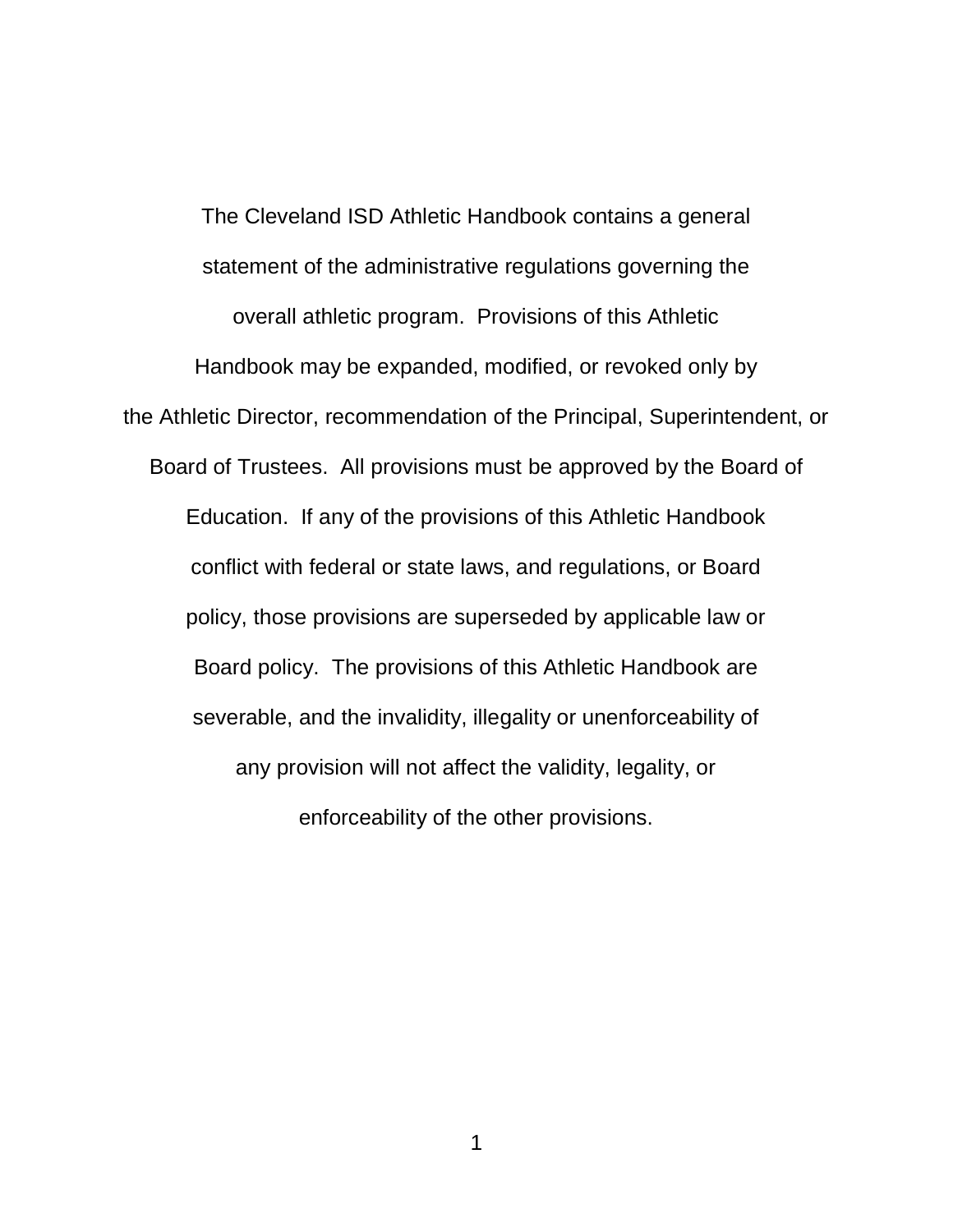## **EXPLANATION OF ATHLETICS**

Both parenting and coaching are extremely difficult endeavors. By establishing an understanding of each position, we are better able to accept the actions of one another and provide greater benefit to children. As parents, when your children become involved in our program, you have a right to understand what expectations are placed on your child. This begins with clear communication from the coach of the child's program.

#### **Communication you should expect from your child's coach:**

Philosophy of the coach. Locations and times of practices and contests. Team requirements, practices, special equipment, out-of-season conditioning.

#### **Communication coaches expect from parents:**

Concerns expressed directly to the coach. Notification of any schedule conflicts well in advance.

As your children become involved in the program at Cleveland, they will experience some of the most rewarding moments of their lives. It is important to understand that there may be times when things do not go the way you or your child wishes. At these times, discussion with the coach is encouraged. Examples of these situations include the treatment of your child, ways to help your child improve, concerns about your child's attitude, or academic support.

As a parent, it is very difficult to accept your child's lack of playing time, when they may play in a game, or the position on the team in which they play. It will be the coach's discretion to make all decisions about playing time or position for individual studentathletes, regardless of the score of the game or the personal feelings of the studentathlete's parents.

Coaches are professionals. They make judgments based on what they believe to be best for all students involved. As you have seen from the list above, certain things can be and should be discussed with your child's coach. Other things should be left to the discretion of the coach. Examples include team strategy, other student-athletes, playing time, etc.

There are situations that may require a conference between the coach and the parent. It is important that both parties involved have a clear understanding of the other's position. There will not be a conference regarding playing time without the studentathlete and coach present. When these conferences are necessary, the following procedures should be followed to help promote resolution: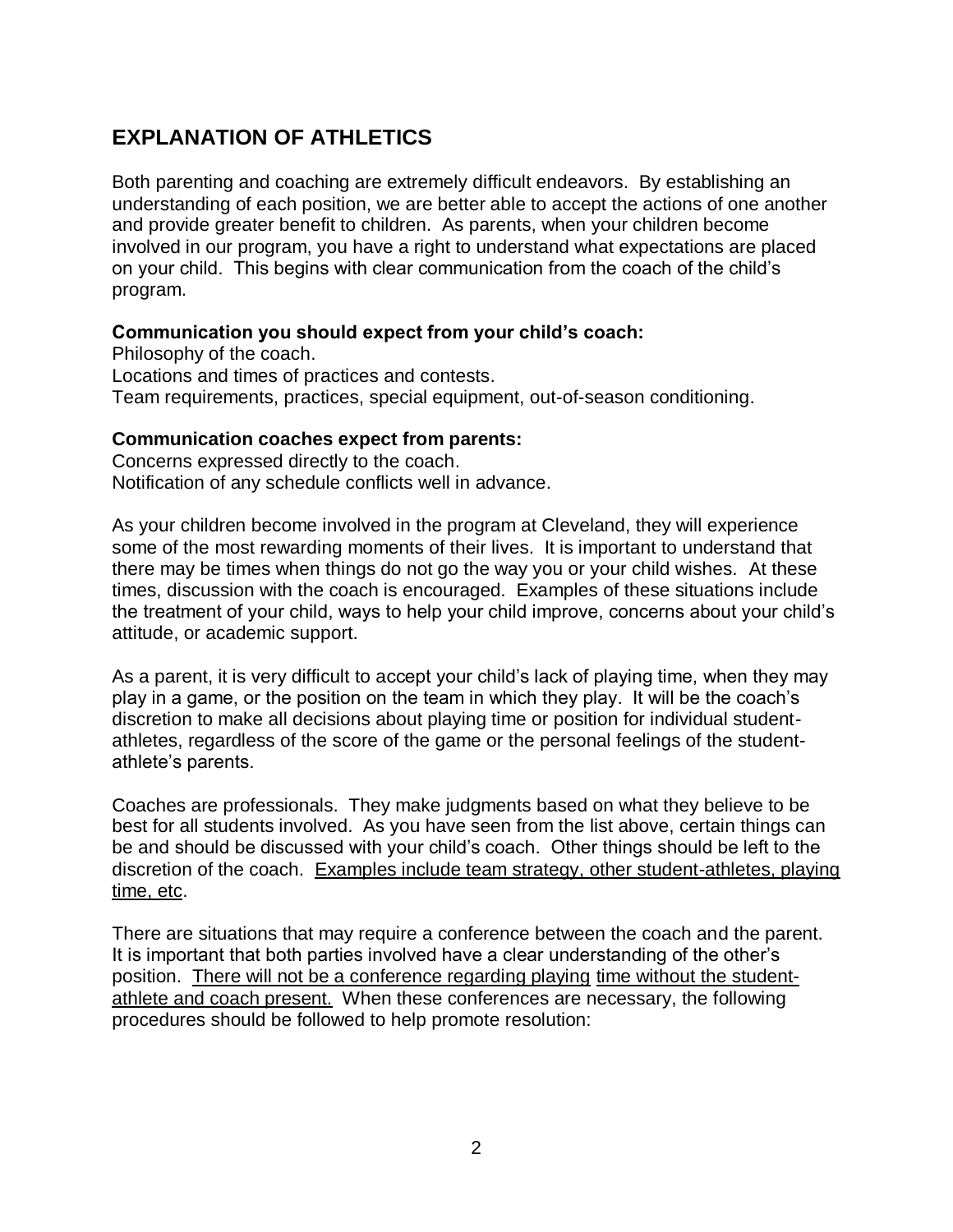- 1. Call the coach to set up an appointment.
- 2. If the coach cannot be reached, call the Athletic Director's office. A meeting will be set up for you.

#### 3. **Please do not attempt to confront a coach before or after a contest or practice. These can be emotional times for both the parent and the coach, and meetings of this nature do not provide a resolution**.

If the meeting with the coach does not provide a satisfactory resolution, the next step is to set up an appointment with the Athletic Director.

Since research indicates that a student involved in extracurricular activities has greater success during adulthood, these athletic programs have been established with this in mind. Many of the character traits required to be a successful participant are exactly those that will promote a successful life after high school.

## **INDIAN ATHLETICS**

**According to U.I.L. rules, being in athletics is a privilege and not a right**. Only those students who abide by school and athletic policies will be allowed to represent Cleveland ISD.

When young men and women sign up for athletics and become a member of a team, they make a commitment. They are obligated to follow the rules and regulations of the program. Students are not forced to participate. It is voluntary; therefore, they are expected to follow rules of order and behavior.

Parents should strive to help their son or daughter achieve success in athletics. Success is defined as participating at 100% of the individual's ability. We can never expect athletes to do more than they are capable; however, we do want them to obtain their fullest potential. Supportive parents can instill this desire in student athletes long after their playing days are over by seeing that the student is on time, attends practices and games, and follows the rules and regulations.

## **UNDERSTANDING RULES-FANS & SPECTATORS**

Any student/athlete or spectators who are removed from an athletic event by an official, police or administrator is subject to suspension from all athletic events for the remainder of that season or year. Any fan who disrupts an athletic event is subject to suspension or banishment from all athletic events at Cleveland ISD. This includes yelling or using inappropriate/offensive language toward coaches, players, or coaches' family members, officials, etc.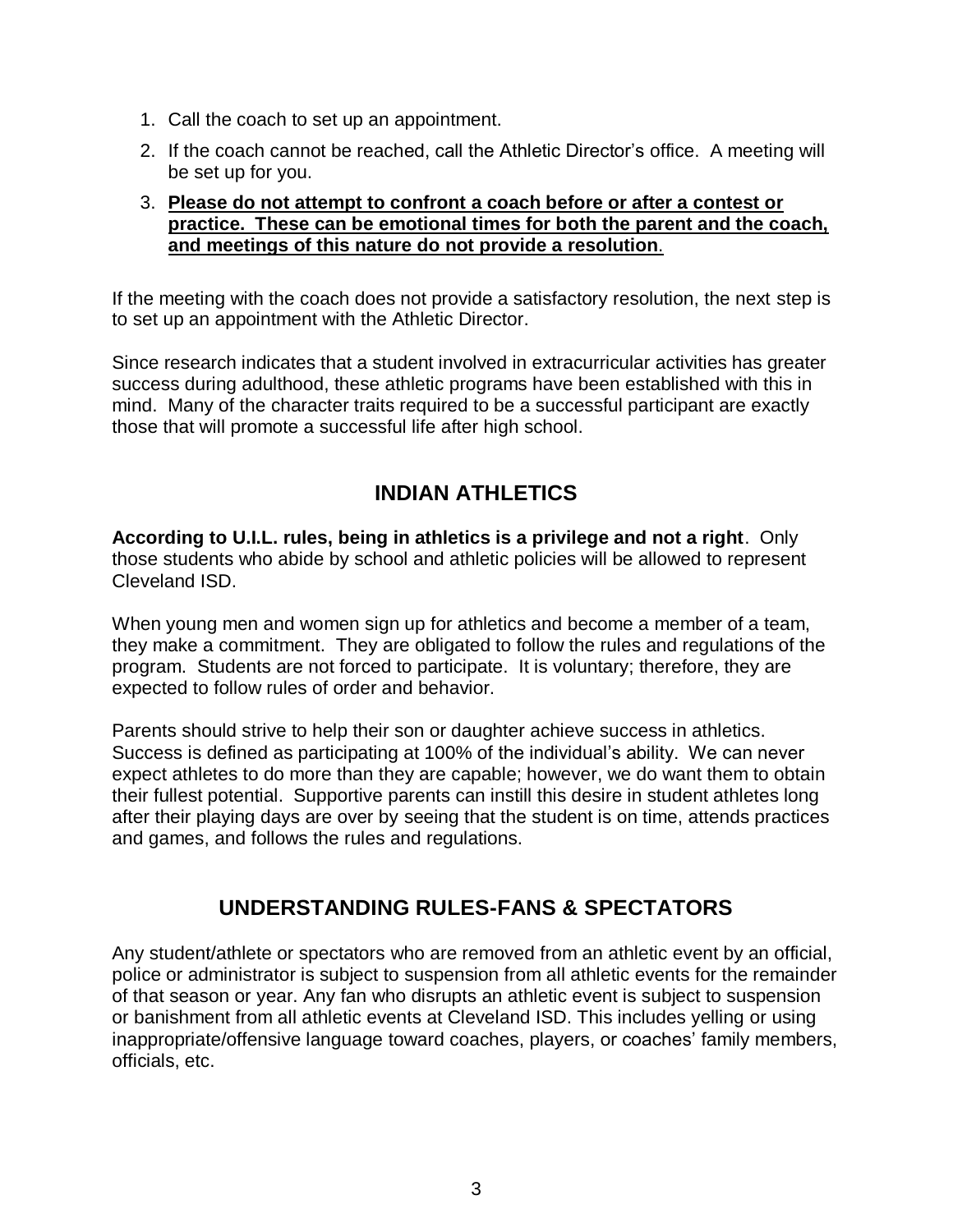## **REQUIREMENTS TO PARTICIPATE**

THE FOLLOWING ITEMS MUST BE TURNED IN TO THE ATHLETIC DEPARTMENT before participating in any practice or game in any extracurricular athletic activity.

A. Physical Examination

A physical examination is required by the U.I.L. for all students entering the 7th grade and all high school students entering the 9th and 11th grades. Beginning for the 2011-2012 school year, physicals will be required every year for all students participating in U.I.L. sports. Whenever it is possible, Cleveland ISD provides a team physician to administer the physicals to the students at no charge to the student. It is not mandatory that the team physician administer the exam. The student may go to their family physician. When students do this, they are required to use the approved UIL form to record physical examinations. Club or organization forms will not be accepted. The physical form is available from the athletic department or from the main office on each campus. Group physicals will be scheduled in May of the preceding school year for all athletes.

B. Athletic Department Forms Packet

This packet includes: (1) UIL Acknowledgement of Rules, (2) UIL Concussion Acknowledgement Form, (3) UIL Sudden Cardiac Awareness Form, (4) UIL Anabolic Steroid Form, and (5) Personal student and parent information. The packet should be filled out completely! Do not leave any requested information blank.

C. Acknowledgement of Cleveland ISD Athletic Handbook (Athletic website)

The student-athlete and the parent/guardian should sign the handbook *Acknowledgement* page. It should then be returned to the Athletic Department. This shows receipt of the Athletic Handbook and acknowledges that the studentathlete and parent/guardian will comply with the rules and policies contained in the Athletic Handbook.

#### D. Academic Eligibility

A student in grades 9-12 may participate in extracurricular activities on or off campus at the beginning of the school year only if the student has earned the cumulative number of credits in state approved courses:

- a. Beginning the 9th grade year; must have been promoted from the 8th arade to the  $9<sup>th</sup>$  grade.
- b. Beginning the 10th grade year; must have earned at least 5 credits toward graduation.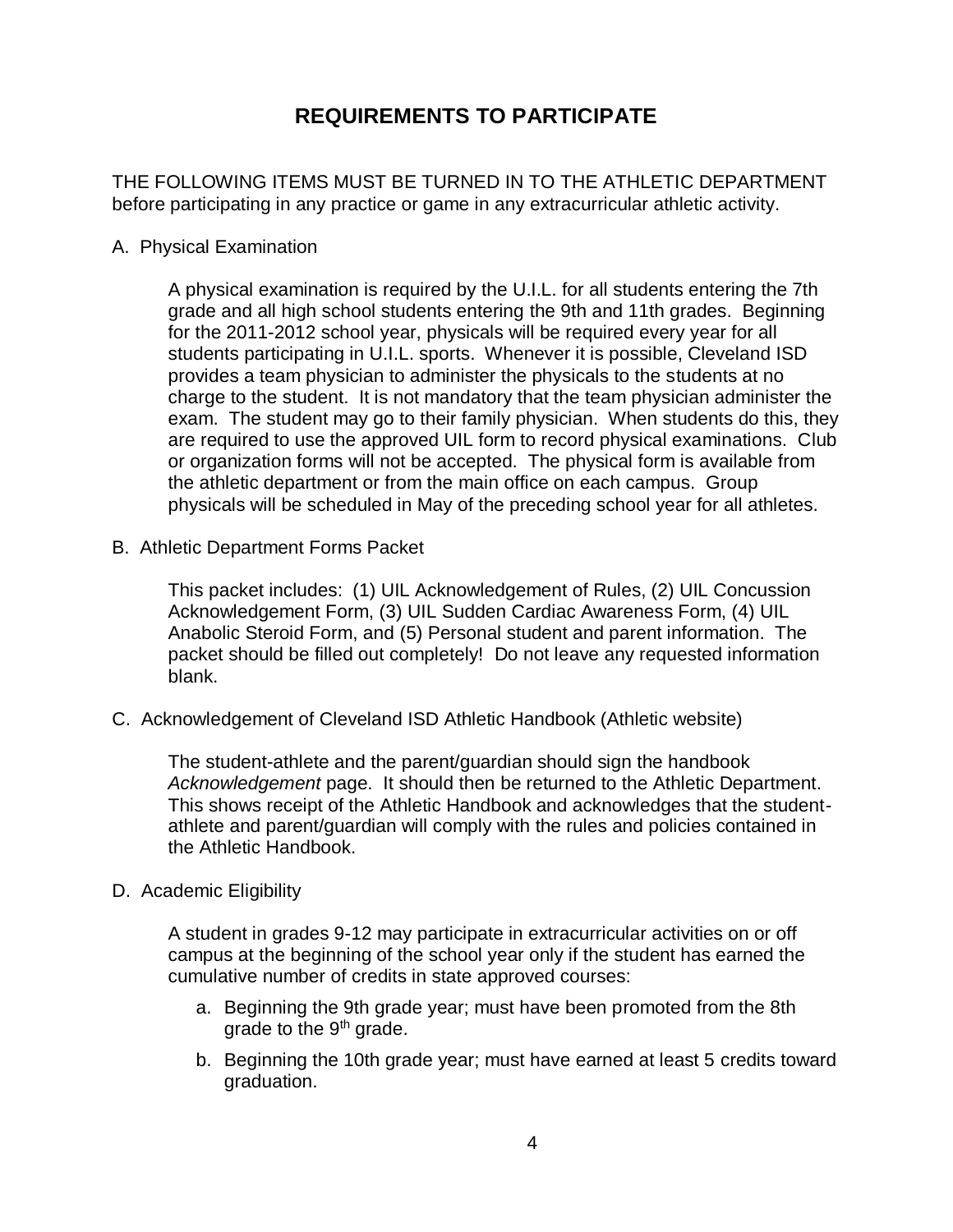- c. Beginning the 11th grade year; must have earned at least 10 credits toward graduation or during the preceding 12 months, he/she must have earned 5 credits.
- d. Beginning the 12th grade year; must have earned at least 15 credits toward graduation or during the preceding 12 months, he/she must have earned 5 credits.

A student participating in UIL activities will be suspended from participation in games after a grading period in which the student received a grade lower that a 70 on a scale of 100 in any academic class. This suspension continues for three weeks. The grades will be reviewed at the end of each three-week period and the suspension will be removed if the student is passing all classes with a grade equal or greater than a 70.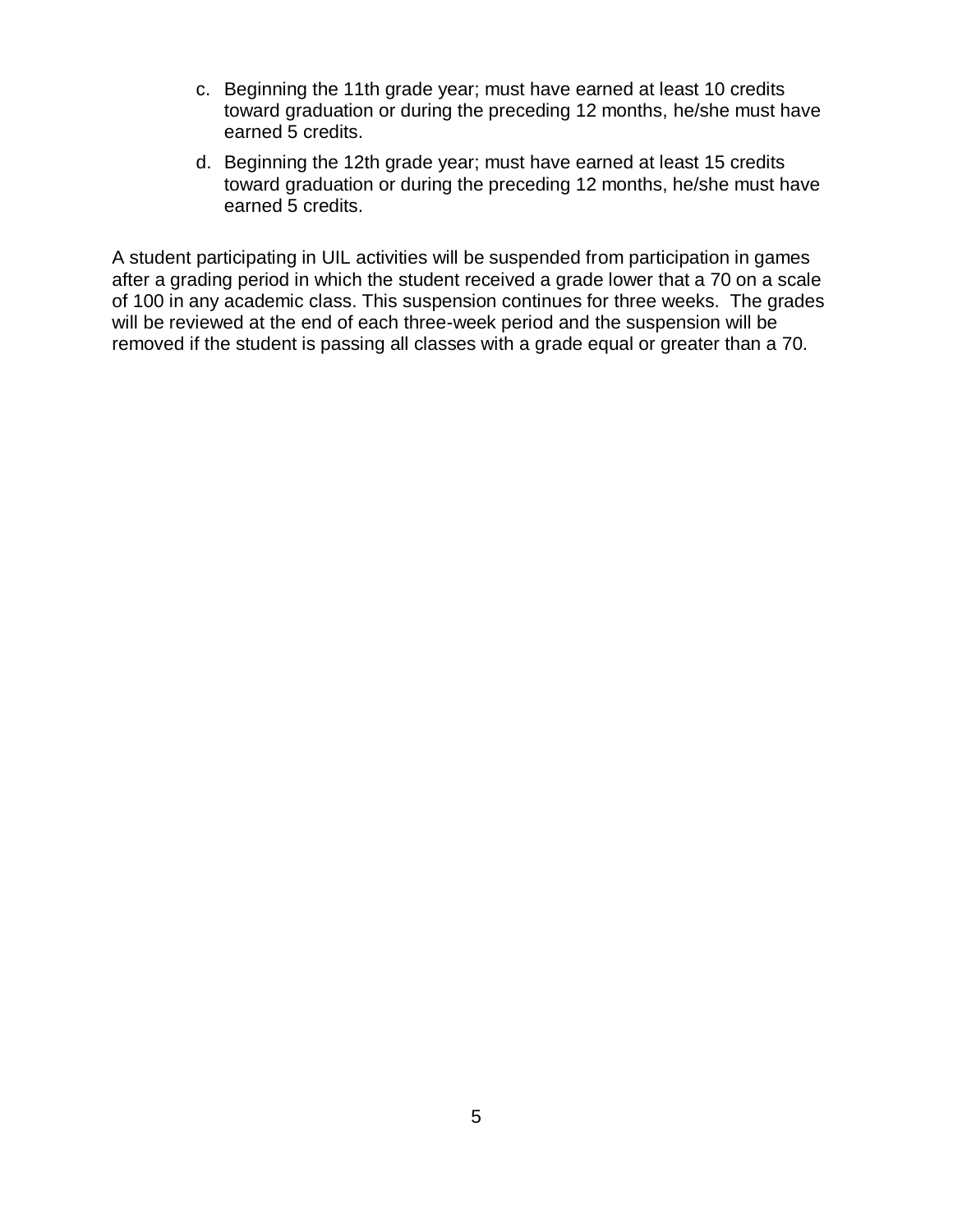#### **ADMINISTRATION OF THE PROGRAM**

The administration of the Athletic Program should provide every boy and girl the opportunity to participate in any sport. No student in any grade should be deprived of the opportunity to begin participation in any sport if he/she has met the off-season and pre-participation requirements.

The general administration of the Athletic Program is the direct responsibility of the Athletic Director. This includes the arrangement of all schedules, time and place of playing games, selection of officials, and the general management of all matters pertaining to the Athletic Program. In carrying out this program, each head coach in the department shall attend to details of their respective sports**.**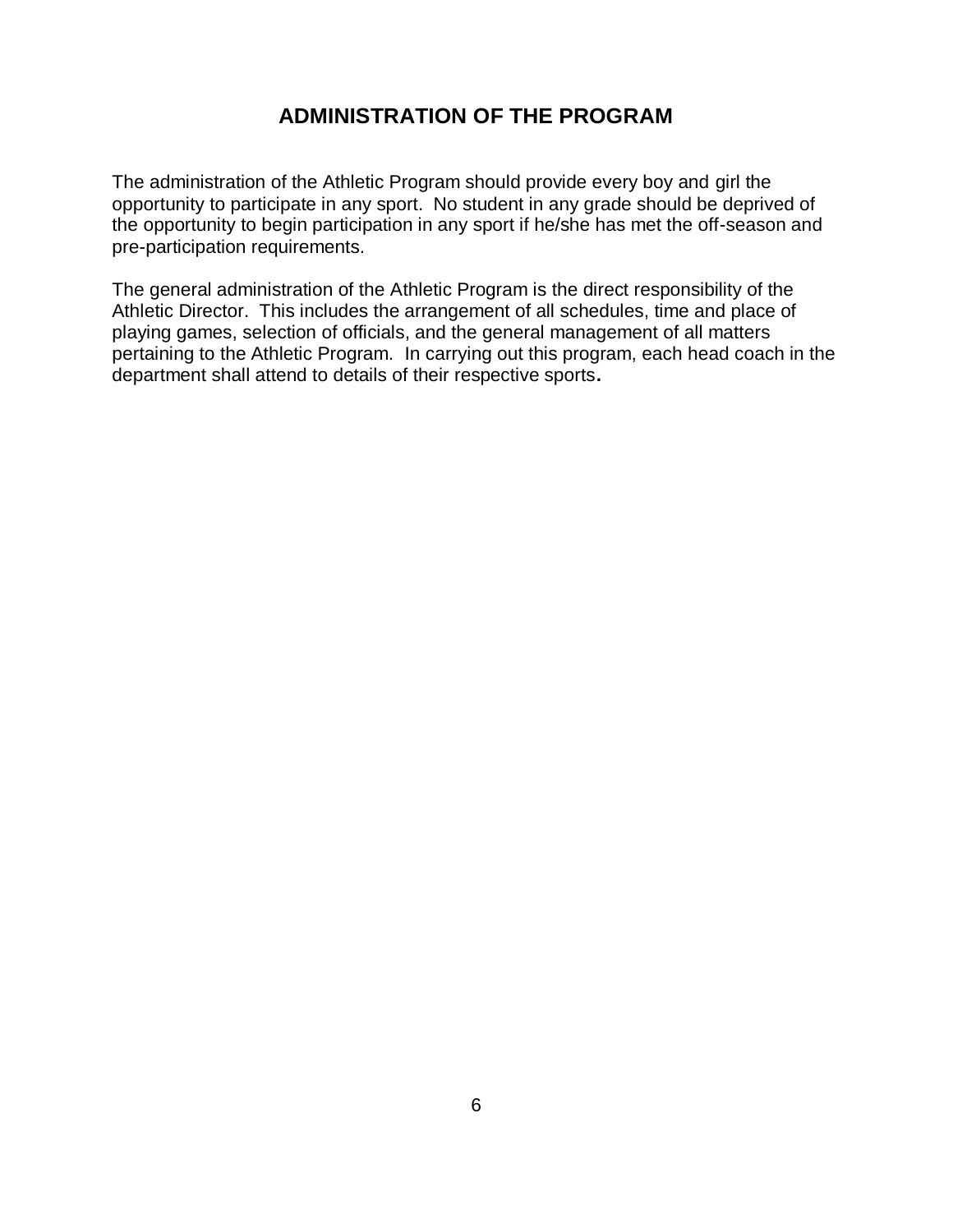### **Cleveland ISD Student Athletic Handbook**

The purpose of the athletic program is to do more than provide competition between two individuals and/or two schools. It is to teach fair play, sportsmanship, the understanding and appreciation of teamwork, the teaching of discipline, and that quitting means failure and hard work translates into eventual success. We will attempt to accomplish this general objective as outlined below.

- 1. Academic success, hard work, and dedication will be stressed on a daily basis throughout the entire athletic program. Encourage the students to grow physically, mentally, morally, and socially. They must pass in the classroom to be eligible for athletic participation (UIL).
- 2. Keep as many students as possible involved in a good environment.
- 3. Instill good work habits, sound morals, exemplary citizenship, and a high standard of sportsmanship in the athletes of Cleveland ISD. Athletes are to display positive leadership at all times in our school and community.
- 4. Escalate an appreciation for optimum health and physical fitness. The importance of proper rest, good eating habits, and proper hygiene will be stressed at every opportunity.
- 5. Develop all programs in such a manner that the end result will be one of unity, harmony, and success. Mass participation is to be emphasized and encouraged especially below the high school varsity level. Students will be encouraged to participate in multi-sports at all levels of competition.
- 6. Instill in all athletes the desire to represent their school and community in a manner that will make citizens, parents, school personnel, and classmates proud of them.

Participation in the athletic program and/or The University Interscholastic League (UIL) contests is not a right, but a privilege. No student is required to take part in the contest or activities; therefore, it is imperative that all students taking part in the program understand the Athletic Code of Conduct. All students must conform to these guidelines, and understand that the coaches of the sport or activities along with the athletic director, shall have every right to remove these privileges if guidelines and procedures are not followed.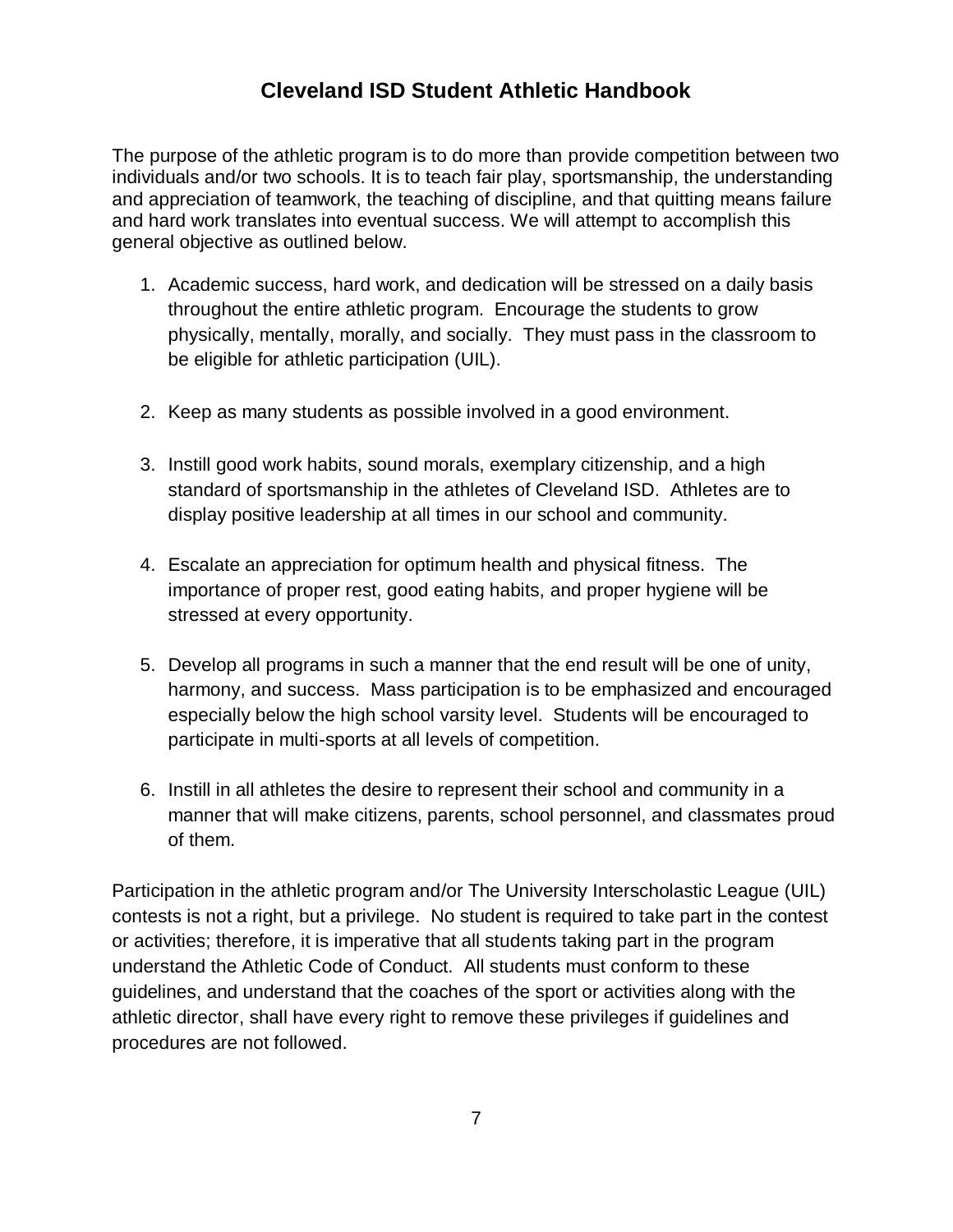#### **Sportsmanship**

The athlete will win and lose with class. Temper fits, flagrant violations of rules, etc., will not be tolerated. Total respect to officials, other team coaches or players, and anyone taking part in the athletic event will be shown. Any behavior contrary to the above mentioned or any other act which is not conducive to good sportsmanship, may result in removal from the contest and possible expulsion from the athletic program.

#### **Grooming**

See Cleveland ISD Handbook.

#### *No athlete will groom or dress in a manner that will draw attention to themselves and away from the team.*

#### **Dress**

Should be very professional in or out of uniform. Everyone will wear the uniform in the same manner. WE ARE A TEAM!!! It is against UIL Guidelines to wear any type of jewelry during athletic events. No earrings are allowed in the athletic field house or any school event. Also, covering a piercing with a Band-Aid will not be allowed during practices or contests. Hats, caps (exception-school issue), bandanas, and rags should not be worn on athletic trips, except during competition with the coach's approval. If caps are to be worn, they need to be matching and part of a uniform. Shoes must be the same color if different brands are worn. Game uniform shirt tails must be completely tucked in at all times during a contest unless designed otherwise. Once you have left the locker room, the shirt tail should remain in at all times until the completion of the game. This includes pre-game, bench time, half time, etc. Uniformity and class will be apparent when traveling to other towns, communities, schools, restaurants, etc., as representatives of the Cleveland Independent School District. They should be groomed and dressed in a manner that our community, school, and sponsors will be proud. Giving up untidy fads of dress and appearance is a very small sacrifice.

#### *Note: Violations of the above standards of grooming and dress may result in suspension and possible expulsion from the team.*

#### **Steroid Testing and Random Drug Testing**

The Board of Trustees adopted in May 2005 a policy of random drug testing for all participants in extracurricular activities. This began in the 2007-2008 school year. The State of Texas is requiring steroid testing of athletes. **The consequences for a failed drug test are as follows:**

**1 st Positive Test – A student will be suspended from all extracurricular competitions for 20 consecutive calendar days. This includes all activities that take place before or after the school day. The student will continue to participate during the school day's athletic period. After the first positive test, the student shall be subject to participation in each random testing period for the remainder of the student's high school career. The athlete will be required to make up all games and practices missed while on the 20 day suspension.**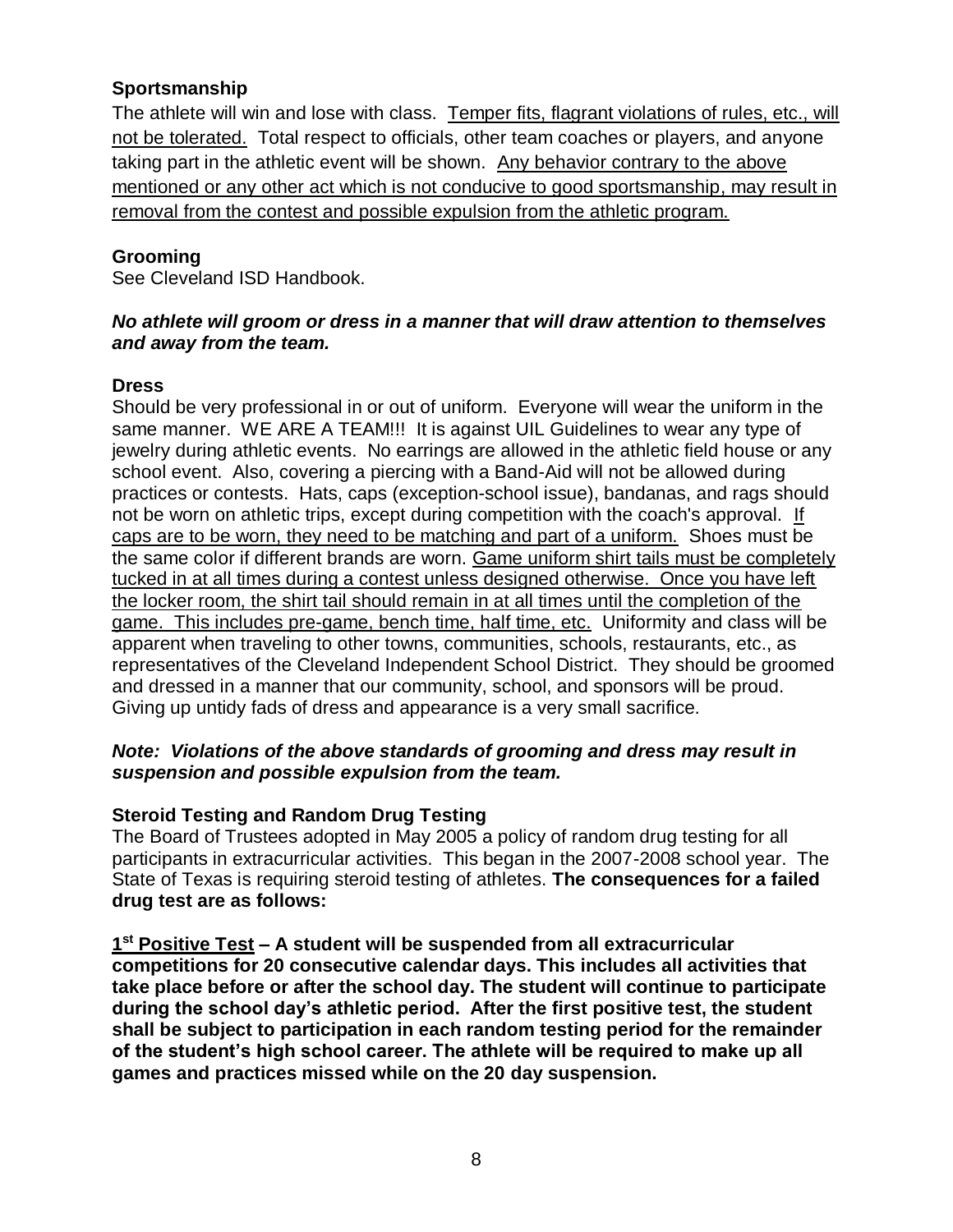#### **2 nd Positive Test – The student will be suspended from all extracurricular activities for one calendar year.**

#### **3 rd Positive Test – The student will be dismissed from the program.**

#### **Drugs, Alcohol and Tobacco**

These will not be allowed. First offense may result in dismissal from the team. Second offense will result in dismissal from the athletic program for the remainder of the school year.

**Any videos, pictures, etc., showing student athletes engaging in illegal activity, using drugs, alcohol, tobacco or conducting in any behavior that may be damaging to the program, will result in disciplinary action, including but not limited to, a two (2) contest suspension, extra conditioning, and a discipline contract. This includes, but is not limited to, e-mails, Instagram, Snapchat, Twitter, Facebook and Tik Tok, as well as any other form of social media.**

#### **Profanity**

This will result in disciplinary action. **Profanity directed to an administrator, campus staff director, teacher or coach may result in removal from the program.**

#### **Stealing**

This will not be tolerated. Punishment may result in suspension or expulsion from the athletic program. This also includes school equipment not returned in after the season has completed.

#### **Class and Respect**

Adults should receive a Sir/Ma'am response from athletes. Failure to show class and respect will result in disciplinary action.

#### **Promptness**

Always be on time to all classes. Tardiness will result in disciplinary action.

#### **Attendance and Practice Regulations**

Do not miss class, practice, or games due to unexcused reasons. A coach must be consulted with ahead of time if an athlete must miss a practice or game. Missing practice without permission will directly affect playing status. If attendance becomes a habitual problem, suspension or removal from the team may result. Excused and unexcused attendance will be determined by the coach and/or athletic director.

- $\triangleright$  Excused missed practices make-up conditioning; weights, etc., no consequence
- $\triangleright$  Unexcused missed practices conditioning and consequence; playing time consequences.
- $\geq$  Excused missed games make-up conditioning; possible playing time consequences. Common sense rule (family emergency, etc.).
- $\triangleright$  Unexcused missed games make-up conditioning and at least a one game suspension. Playing time consequences.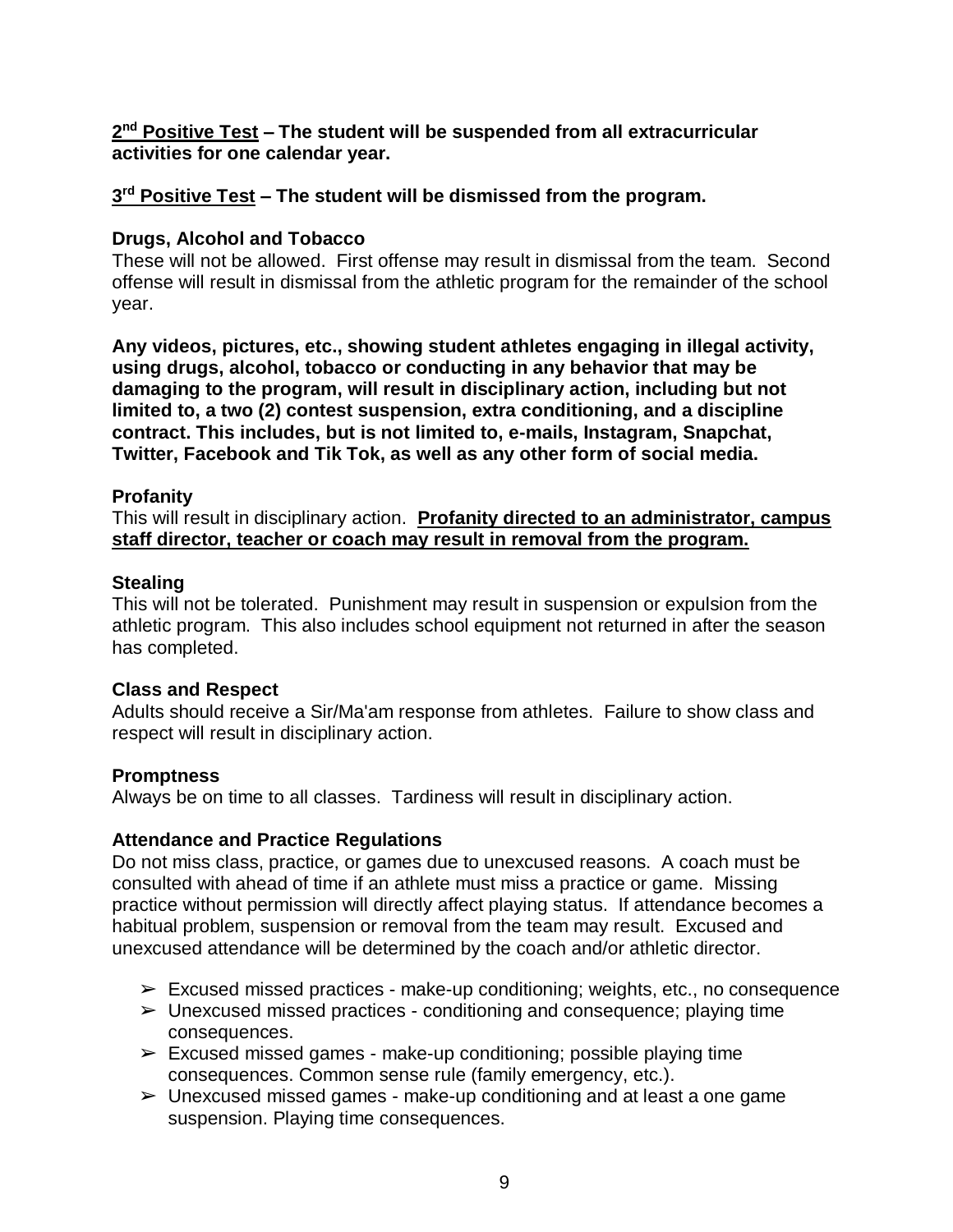Unexcused absence from school on the day of contest, student will not be allowed to participate or attend the activity.

Follow and obey all guidelines set by the coach. Poor effort will not be tolerated. If you do not want to work hard and be a team player, then you should not be in athletics.

#### **Multiple Sports**

Athletes are encouraged to participate in more than one sport. Participation in school sports takes precedence over any league/club sport. No athlete will be permitted to miss school workouts or games for club or individual workouts or games. Conflict in several school extracurricular activities will be up to the sponsors and coaches to work out a solution for the student athlete to participate in all activities (if possible). If a solution cannot be found, the Athletic Director will make the decision based on relative importance of each event (district vs non-district games/playoff vs non-playoff games etc.), relative contribution the student can make, how long each event has been scheduled, and talk with parents.

#### **Vacations**

Vacations by athletic team members during a sport season are discouraged. Parents and athletes in conflict between vacations and program requirements may wish to reassess their commitment to being involved in athletics. We urge parents not to plan their vacations during times when there will be conflicts (i.e., Spring Break for baseball, soccer, softball, and track). In the event of an absence due to a vacation that is unavoidable, the athlete will assume responsibility*. See Attendance and Practice Regulations*. **If an athlete skips a game for reasons listed above, there will be consequences and possible removal from the program. Someone else was practicing in that spot.** 

#### **Athletic Period**

In order to participate in Athletic team sports, **athletes are required to be in the athletic period and go through the strength and conditioning program the semester prior to the sport they wish to participate in. The only sports that do not require an athlete to be in the athletic period are Golf, Powerlifting and Tennis. These sports are after school only. Extenuating circumstances will be considered at the discretion of the Athletic Director.**

#### **Quitting**

Think hard before you decide to participate in a sport. Athletics requires hard work, time and dedication. Any athlete who quits a team or is dropped from the team, will not be permitted to participate in another sport until the sport they quit is completed. They still must continue in the off-season program if they plan to continue to participate in Athletics. This athlete will forfeit his/her award in the sport he/she left, or was removed from. Any athlete that quits or is removed from the program/athletic period will receive a grade no higher than a 50.

\*Any exception must be discussed and agreed upon by all coaches involved and approved by the Athletic Director.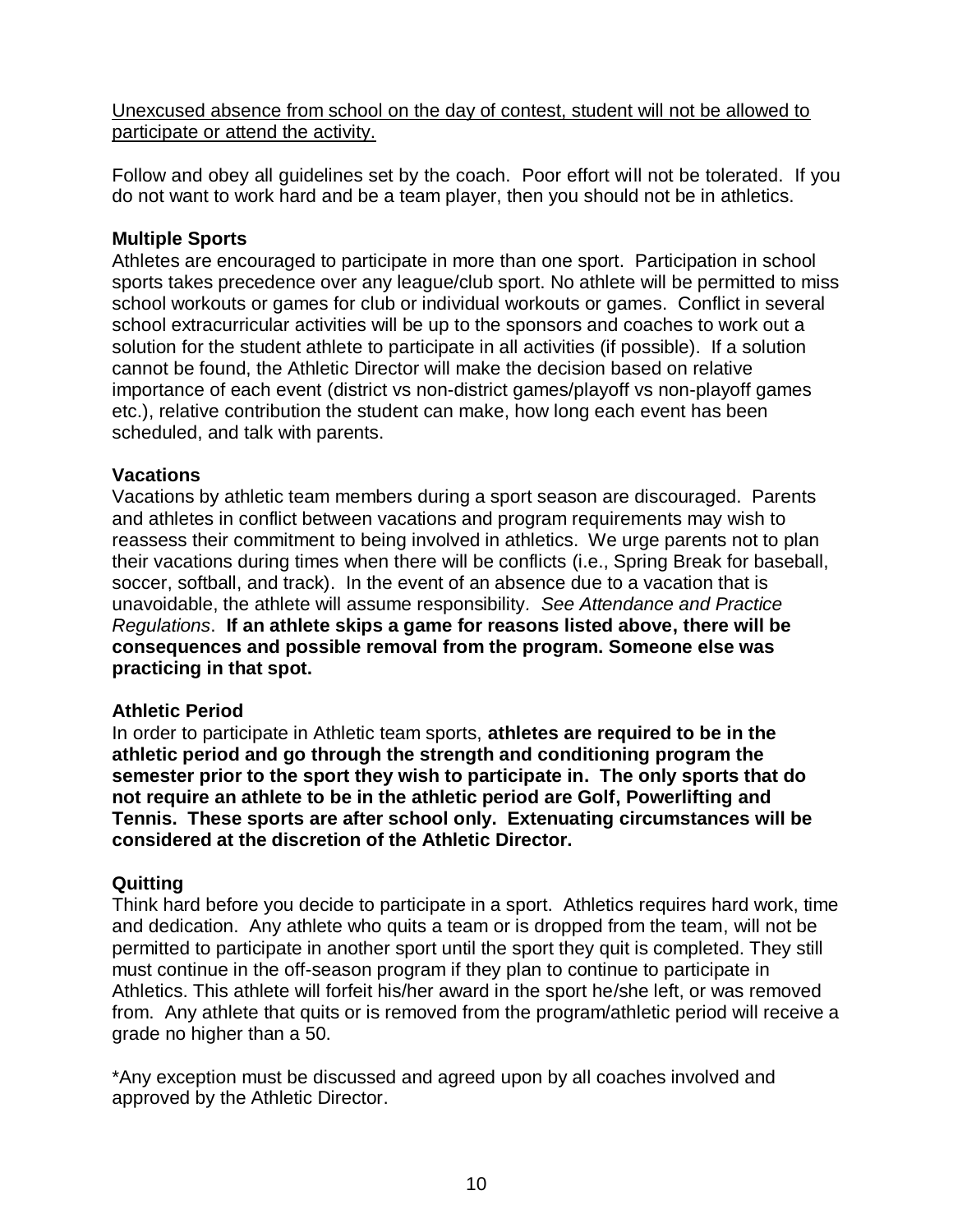#### **Equipment and Facilities**

The athletic budget provides sufficient money to field well-equipped teams in all sports. While this equipment is not always the most expensive available, it is always good equipment that provides the utmost protection.

With proper care and inspection, it can be kept in use for extended periods of time. Proper care of equipment relies basically on the use of common sense and mandatory inspections. This includes keeping equipment as clean as possible at all times, repairing equipment as soon as possible, and discarding equipment beyond repair and age limits of protective head gears.

#### **Do not take equipment or clothing home. Return equipment that you are not using to your coach. To reduce the spread of infection, do not use other players' equipment.**

#### **ATHLETES ARE FINANCIALLY RESPONSIBLE FOR ALL EQUIPMENT THAT HAS BEEN ISSUED TO THEM. DO NOT TAKE IT HOME!**

Equipment should be hung in lockers as instructed. You are to clean your equipment as needed. When you change into your workout gear, your street clothes should be hung in the same manner. Latrines and toilets are to be flushed, showers and faucets turned off, and all trash picked up and thrown in the trash. Do not leave towels on the floor. We are classy and professional athletes because we practice the same image we promote.

#### **Travel**

All athletes in middle school and high school represent the community and school district. Therefore, it is expected that all will dress in an acceptable manner on trips and conduct themselves in a manner in keeping with this code. Violations will result in suspension from the next contest, and any incident of a serious nature may result in suspension and possible expulsion from the team or program.

- 1. If an athlete misses the bus, they will not be allowed to start the contest and possibly not participate that day depending on the circumstances for missing the bus. Punctuality is imperative and tardiness will not be tolerated.
- 2. Dress appropriately as directed by the coach.
- 3. Show respect for opposing teams' facilities. Make sure not to abuse dressing rooms in any way. Leave the dressing rooms cleaner than when we arrived.
- 4. Be mannerly in all eating establishments. All student participants will sit in restaurants or at other special events as a group.
- 5. Do not take personal valuables on road trips, and avoid the possibility of losing these items or having them stolen. The athlete is responsible for their valuables.
- 6. All athletic personnel making the trip on the team bus will return on the team bus unless an emergency situation arises, or when parents have made prior arrangements with good cause for not returning on the bus. The utmost effort should be made for teams to travel to and from contests together. This builds the "team" concept.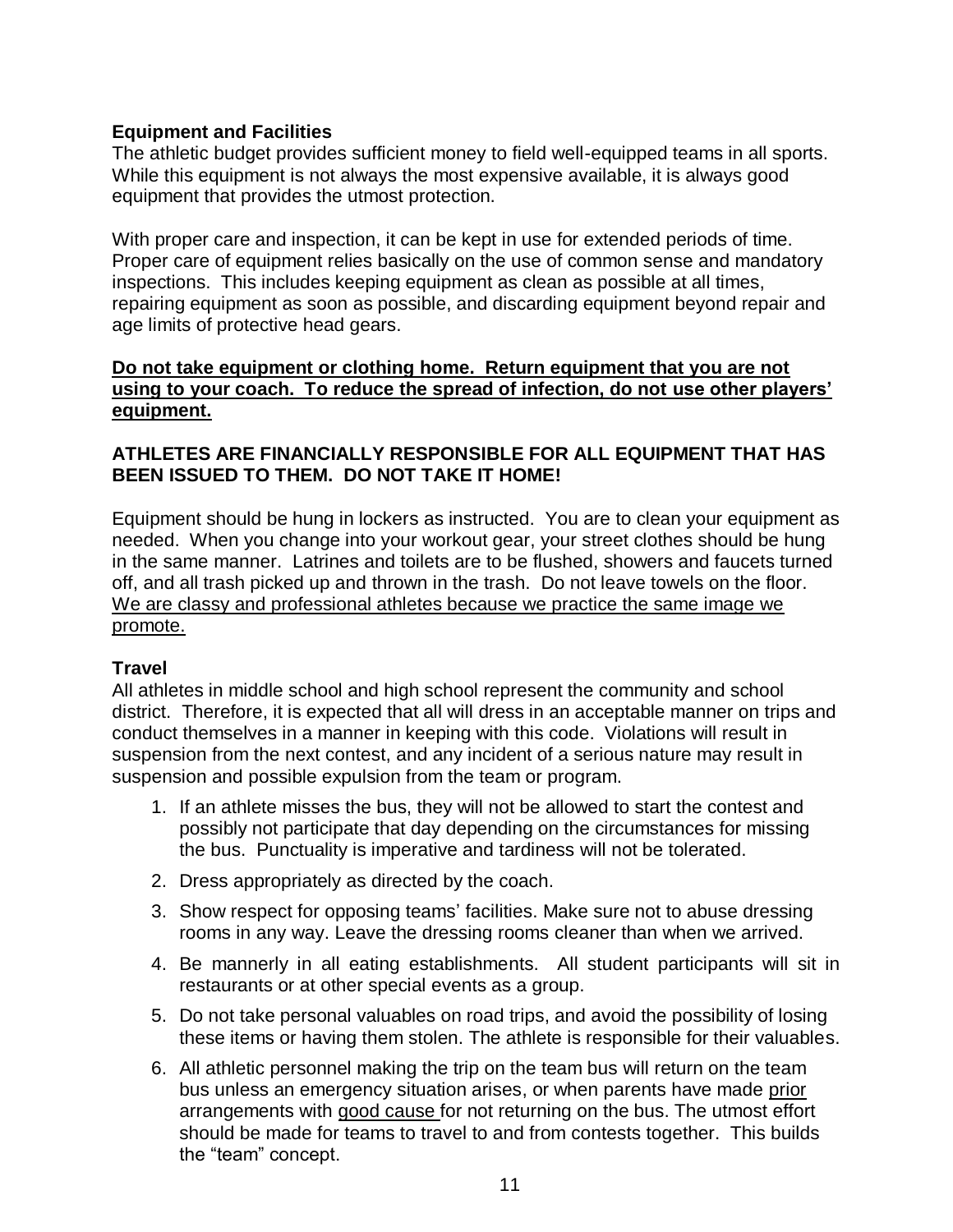7. Post-Game Sign-Out sheets will be provided by the coach, sponsor or teacher for students to go with their parents after the event. Parents can only sign out their child with the coach. It is the coach's decision whether to allow their players to ride home with parents. At visiting events, students will remain in one group at all times. It will be the parents' responsibility to provide transportation from school to home.

#### **Injury or Illness**

All injuries should be reported to a coach and/or trainer on a daily basis. If you are injured, you will be required to attend daily treatment(s) at times designated by the Athletic Trainer. Remember, there is distinct difference between injury and pain, and this will be determined by the athletes, athletic trainer, and physicians when needed. Due to insurance purposes, we ask that you consult with the Athletic Trainer before going to the doctor. If you must leave school because of illness, come by the coach's office and check with one of the coaches to ensure an excused absence. If you are ill or injured, we do not expect you to work out. However, if you are at practice, we expect you to wear the uniform of the day and accompany your group from station to station unless given special permission by the head coach.

#### **Emergency Procedures for Athletes Who Have Received Severe Head Injuries**

Student athletes who have received a severe blow to the head will be handled in the following manner:

- $\triangleright$  The student will be kept still and not moved.
- $\triangleright$  EMS will be called for evaluation of the injury and transportation to the local emergency room.
- $\triangleright$  Parent or guardian will be notified of the injury at the same time EMS is called to the scene of the injury.

#### **Suspension from School**

If an athlete is suspended from school for any reason, they will be ineligible to participate in games during the entire period of suspension. A second suspension in the same school year may result in the total expulsion from the athletic program for a time period ranging from the remainder of the school year to one calendar year. Any off-season workouts missed due to suspension must be made up prior to competing in any contest. This includes on and off campus suspension (AEP). ISS athletes are still expected to show up for after school workouts, and punishment.

#### **Classroom Progress and Conduct**

Athletes who are habitual problems in the classroom and receive repeated poor conduct and grades may be suspended from a team on a temporary basis or permanently if the problem continues, and will perform any punishment assigned by their coaches. Athletes will be expected to treat all teachers, administrators, and coaches with the utmost respect. Athletes must meet the minimum grade standards established by T.E.A. and U.I.L.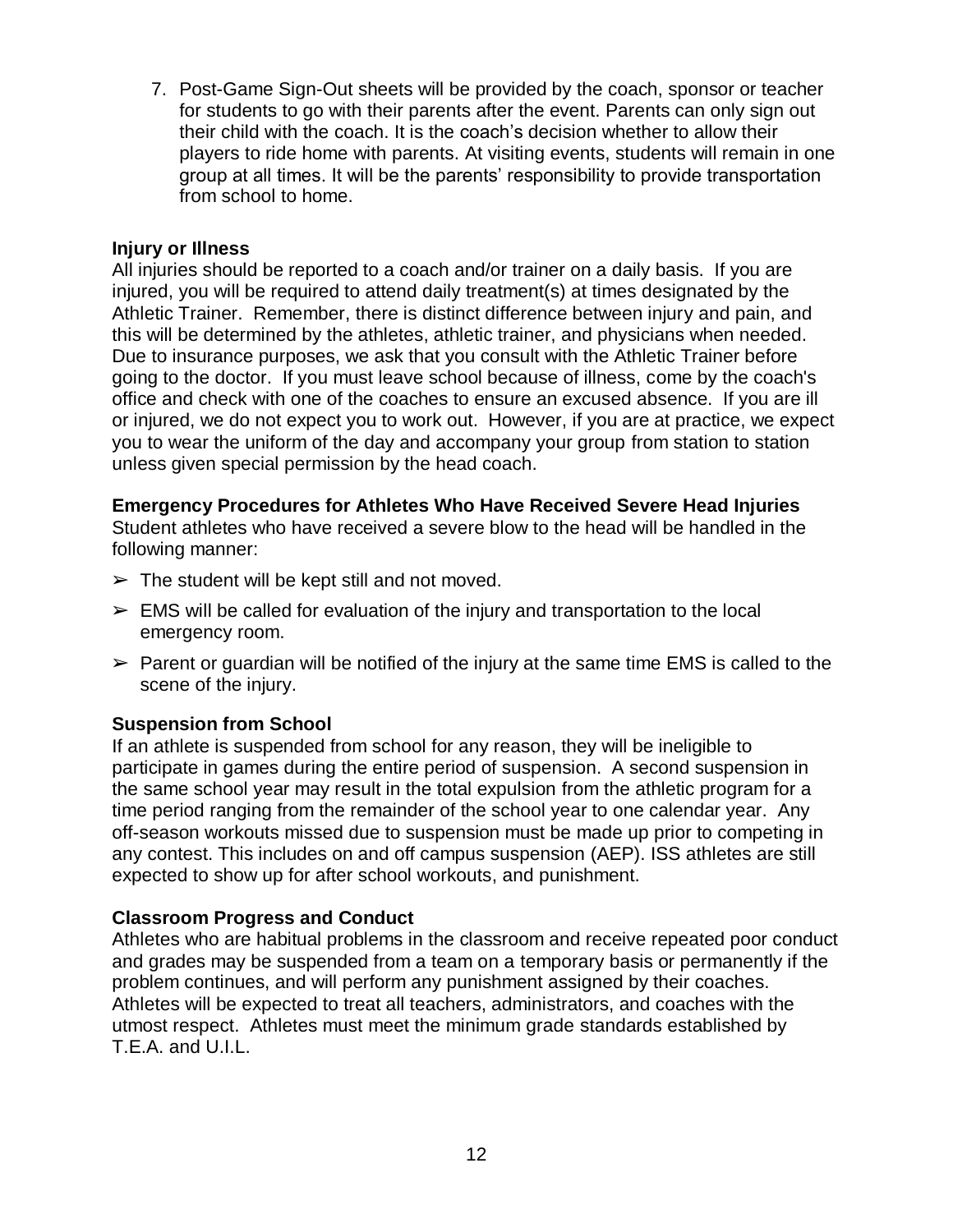#### **Discipline of Athletes**

A student is not required to take part in athletics, nor is it required for graduation. Therefore, athletics is a privilege; and consequently, when these expectations and standards are violated, this privilege can be revoked. Cleveland athletes will act with respect, pride, and dignity at all times, in and out of school. Or, expect removal!

The general philosophy of the Cleveland ISD Athletic Department is that we will make every attempt to help an individual who makes a "mistake". However, if a "mistake" is repeated (habitual), the welfare of the program and team must take priority. All mistakes will result in disciplinary action and hopefully not repeated.

Coaches have the right to discipline athletes on their individual teams but should exercise sound judgment in evaluating specific penalties, keeping in mind the welfare of the student.

A coach will not dismiss an athlete from a team until it has been discussed in detail with the athletic director and parents. A twenty-four (24) hour evaluation period will exist before the final decision will be made. Also, the student will not be able to participate in any athletic contest and may be excluded from all other athletic activities (practice, trips, pep rally, etc.) during this 24 hour period.

#### **Off Campus and Out of School Offenses**

If a student athlete is arrested and charged with a felony crime or the use of or distribution of drugs, they will automatically be suspended from athletic activities until guilt or innocence is determined. If the student is found guilty, they will be suspended from all athletic activities for one calendar year from the date of the first suspension. At the end of one calendar year from date of the violation, the case may be reviewed by all parties concerned to determine reinstatement procedures.

It is impossible to outline each and every disciplinary problem and the possible outcome that can arise from such distractions to the overall athletic program. However, the following Disciplinary Procedures for Extracurricular Activities covers additional scenarios with resulting consequences. Furthermore, infractions that are not spelled out specifically in the Cleveland ISD Student Athletic Handbook will be reviewed and treated with similar consequences.

#### **Harassment, Hazing, Intimidation**

Any type of harassment, hazing, or intimidation directed toward fellow team members or students is forbidden and may result in suspension, dismissal from the team and/or dismissal from the entire athletic program.

#### **Social Media Guidelines**

As indicated in the CISD Student Athlete Handbook, we have high expectations for our student athletes and others participating in extracurricular activities. Because each of you represent the school district, it is imperative that both your academic and athletic performance be impeccable and meet the highest of standards. This is true of conduct occurring at both home and away performances, as well as community events and other public venues, including social media.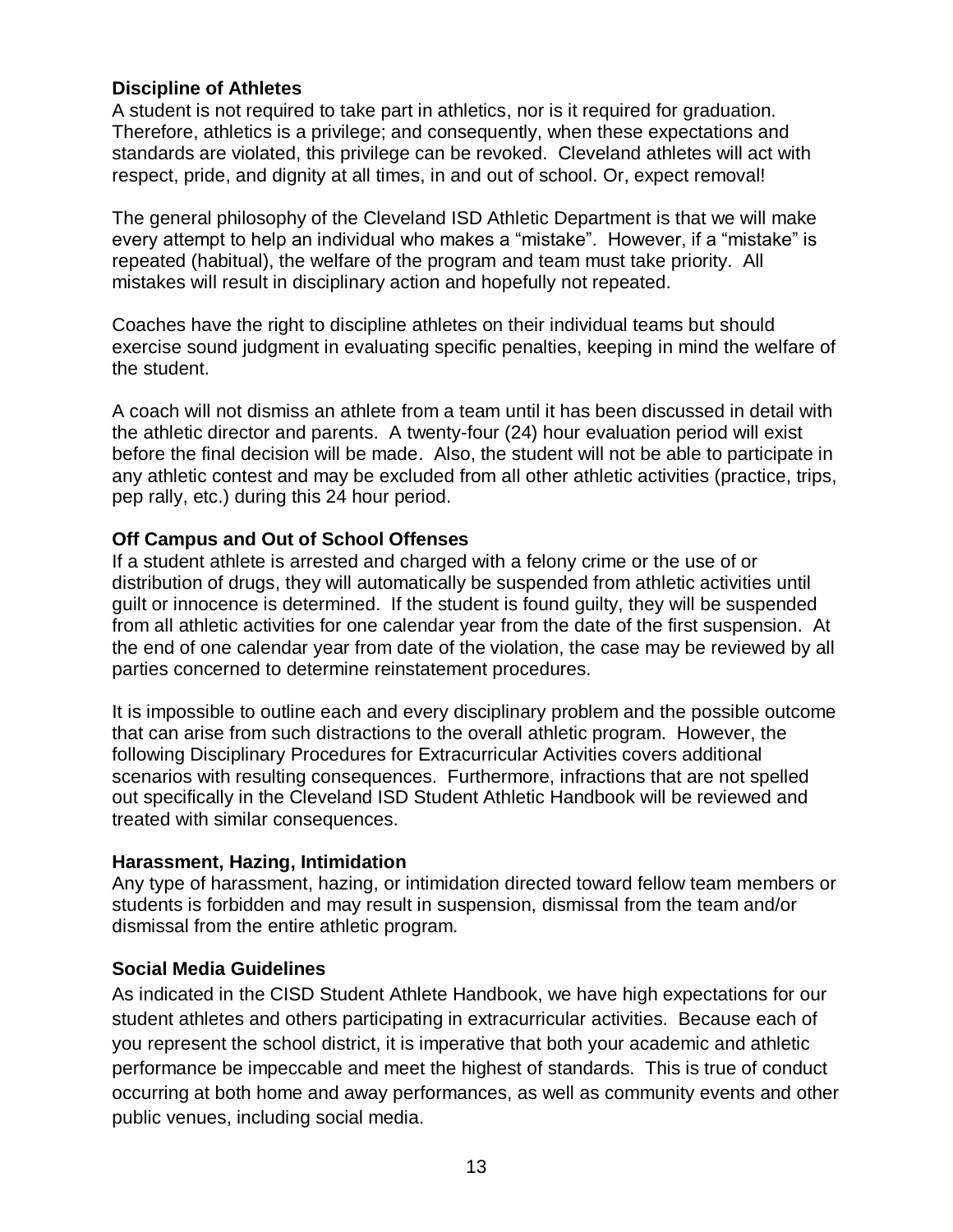If your public conduct or use of social media diminishes the reputation of Cleveland ISD, you will be subject to disciplinary action, up to and including, removal from participation in extracurricular activities. Should you elect to use social media, you are solely responsible for the content on your social media page. This includes all content added by you, your friends, or members of the public who can access your page. You are also responsible for all web links associated with your social media page, including likes, shares, and tags.

Because participation in extracurricular activities is a privilege and something you take part in on a voluntary basis, once you elect to participate, it is CISD expectation that you will be supportive of the program and behave in a manner that best represents CISD both in public and online. CISD is dedicated to your success and growing each of you into accountable, responsible, committed young adults who excel in your current role as student leaders.

**UIL Eligibility Guidelines:** Cleveland ISD will follow all guidelines of the University Interscholastic League (UIL), including but not limited to, Constitution, Contest and Rules (CCR), each manual for the individual sports, and the parent information manual. Students who are not eligible can practice with the team as long as they have permission from the Head Coach. The student/athlete can practice but they are not permitted to play in a game or travel with the team.

#### **MULTI-SPORT STUDENT ATHLETES**

The athletic department will always encourage athletes to compete in multiple sports. **THIS MAKES THE OVERALL PROGRAM STRONGER.** Coaches will not discourage any athlete from competing in multiple sports. All sports are classified in one of three seasons: fall (Football, Volleyball, and Cross-Country), winter (Basketball), or spring (Soccer, Baseball, Softball, Track, Tennis, and Golf). Athletes are permitted to participate in more than one sport at one time. An athlete may not start a winter season sport while still participating in a fall sport. An athlete may not start a spring sport while still participating in a winter sport. Coaches will work together in scheduling contests to ensure minimal conflict. Selection of the team will be at the discretion of the coach. The head coach in each sport has the absolute total discretion as to who plays, how long they play and under what circumstances they play or do not play. It is highly recommended that parents be flexible when letting their children play multiple sports, yet be realistic about spreading their time too thin. Academic performance should be a students' first priority.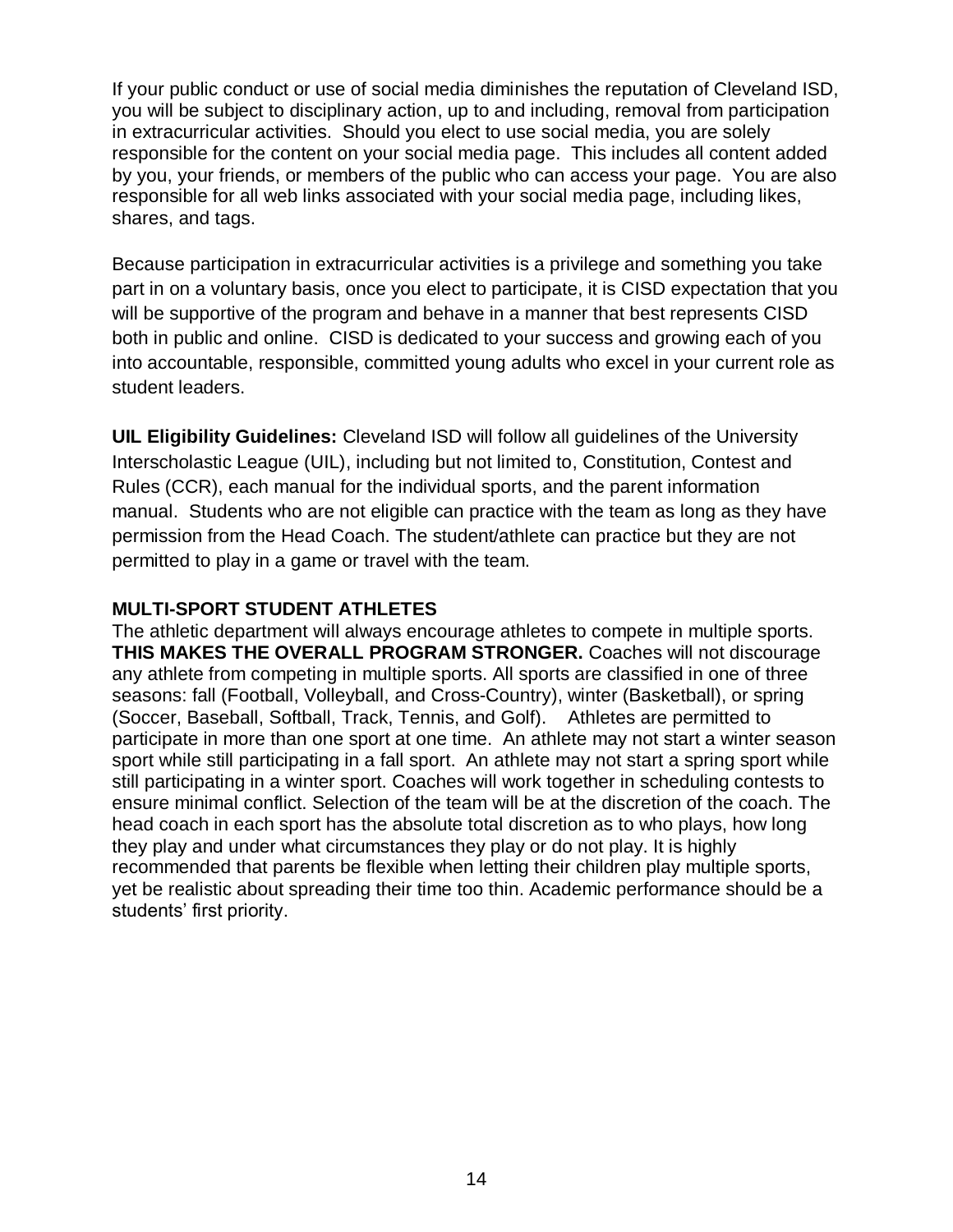#### **DISCIPLINARY PROCEDURES FOR EXTRACURRICULAR ACTIVITIES Civil and/or criminal prosecution may occur**

#### **Profane language by a student during a contest**.

- 1<sup>st</sup> offense: Extra conditioning/drill work
- 2<sup>nd</sup> offense: Extra conditioning and sit out the next contest
- 3<sup>rd</sup> offense: Removal from the team for the remainder of the season and a written contract to follow in order to participate in other sports in the same school year.

#### **Profane language by a student directed towards an administrator, sponsor or coach or referee.**

1<sup>st</sup> offense: Removal from the program for the remainder of the school year. If the student is an underclassman, a contract may be written if the person that the verbal assault was addressed to agrees to such contract.

#### **Participant walking off or out of contest area for non-emergency reasons without consulting a sponsor**.

- 1<sup>st</sup> offense: One game suspension, meeting with parent(s), written contract to follow and abide by.
- 2<sup>nd</sup> offense: Removal from the program for the remainder of the school year.

#### **Unsportsmanlike actions or antics during a contest by a participant (i.e., taunting, fighting, and/or verbal actions. This does not include roughing, flagrant, etc.)**

1<sup>st</sup> offense: Immediate removal from the contest with a possible one game suspension, meeting with parent, and a written contract to follow and abide by for the remainder of the year. Extra conditioning drills will be administered.

#### **Unexcused absence from school on the day of a contest.**

1<sup>st</sup> offense: The student will not be allowed to participate or attend the activity.

#### **School extracurricular opposed to non-school extracurricular.**

It should be understood that school extracurricular activities take precedent over nonschool extracurricular activities. For example, a child should not miss a school practice or contest to attend a non-school practice or contest. Ex. Club sports, AAU, individual coaching/instruction shall not take the place of school practice time or games. It is not acceptable for an athlete to miss, arrive late, or leave early from a practice or contest for a club sport or select team. If an absence from practice does occur, then it is an unexcused absence and the unexcused absence procedure will be followed. If an athlete misses a contest for a club sport or select team, then the unexcused absence from a contest procedure will be followed.

All violations will be documented and parents will be notified. Also, this form must be completed by both parties and returned before the student is allowed to participate in an athletic contest.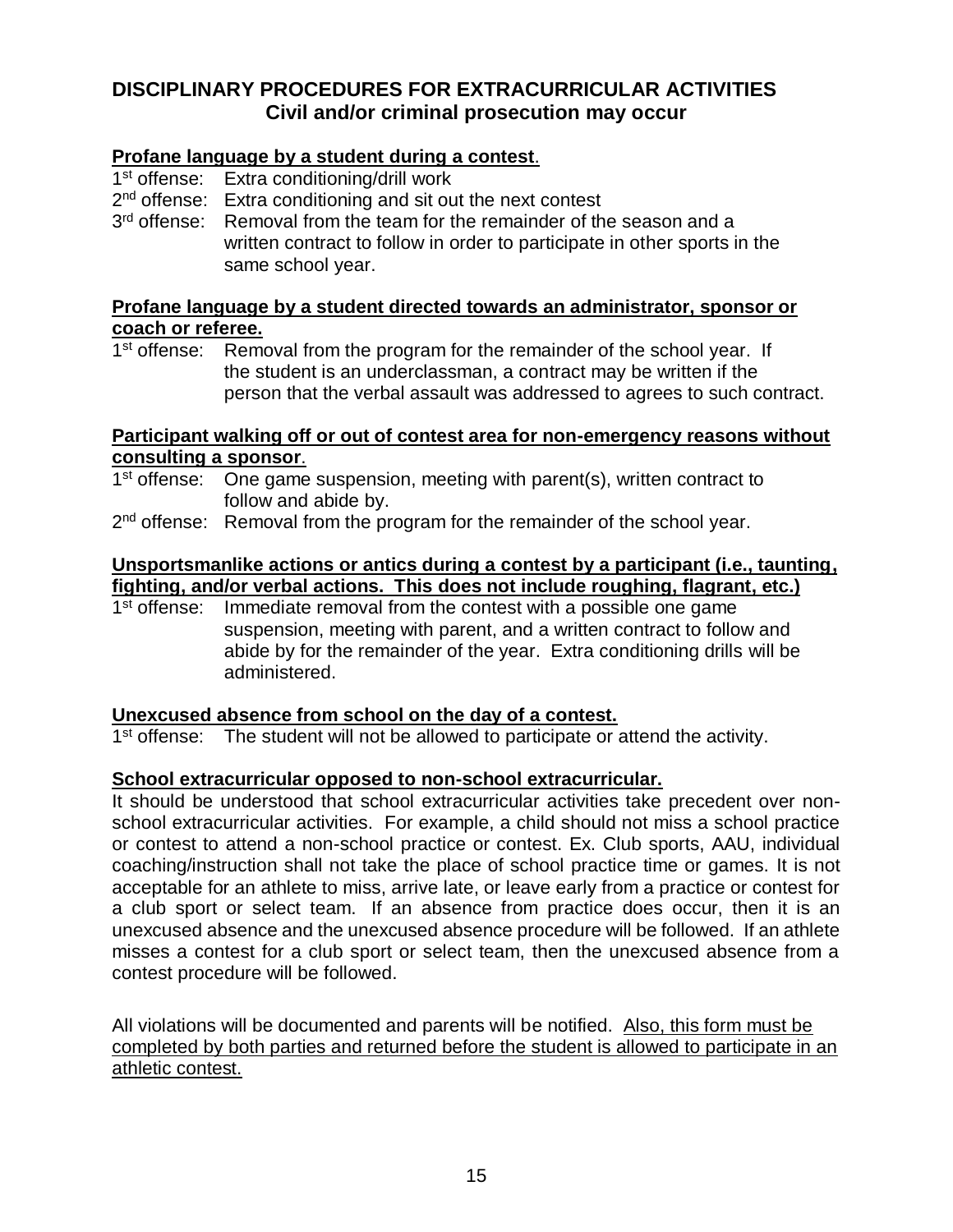#### **Cheerleading Guidelines and Procedures for Cleveland High School Cheerleading Program 2020-2021**

#### **REQUIRMENTS FOR ALL CHS CHEERLEADERS AND MASCOTS PARTICIPATION IN PRE-TRYOUT CLINIC AND MOCK TRIALS**

- It is mandatory that all candidates attend each day of the pre-tryout clinic offered by their campus to be as well prepared as possible for tryouts.
- Candidates participating in other UIL sports are excused from a pre-tryout clinic day with a signed note from that coach. Should a candidate not be present at a clinic session, he/she is responsible for learning any missed material on his/her own time from other participants; clinic leaders are not permitted to provide make-up instruction.
- Candidates **must attend** the day designated for mock tryout practice unless they have a school approved absence such as a personal illness, death in the family or UIL sanctioned event.
- Candidates must contact coaches for instructions regarding tryouts in the rare event that mock tryouts must be missed.
- Spectators (including parents, coaches, friends and non-involved school personnel) are not permitted to watch or video the clinic practice or tryouts.

#### **PARENT MEETING**

- Each candidate and his/her parent or guardian must attend an orientation to cheerleading meeting when offered either prior to tryouts or as a member of the new cheerleading team.
- Any parent/guardian who is unable to attend this meeting must contact the cheerleading sponsor prior to the date of this orientation meeting.

#### **FINANCIAL OBLIGATIONS**

- Parents/students are responsible for costs associated with cheerleading.
- Maximum REQUIRED expenditures may not exceed \$1200 per year.
- **Payment is due on the date specified by the cheer coaches.**
- **Inquiries regarding financial responsibilities should be directed to the campus** cheer.
- **FAILURE BY THE PARENTS/STUDENT TO MEET FINANCIAL RESPONSIBILITIES WILL RESULT IN STUDENT BEING REMOVED FROM THE TEAM.**
- The uniform design is at the discretion of campus cheer coaches/administration. If the uniform/uniform components are to be worn at school during the class day, it/they must be in compliance with Cleveland ISD student dress code.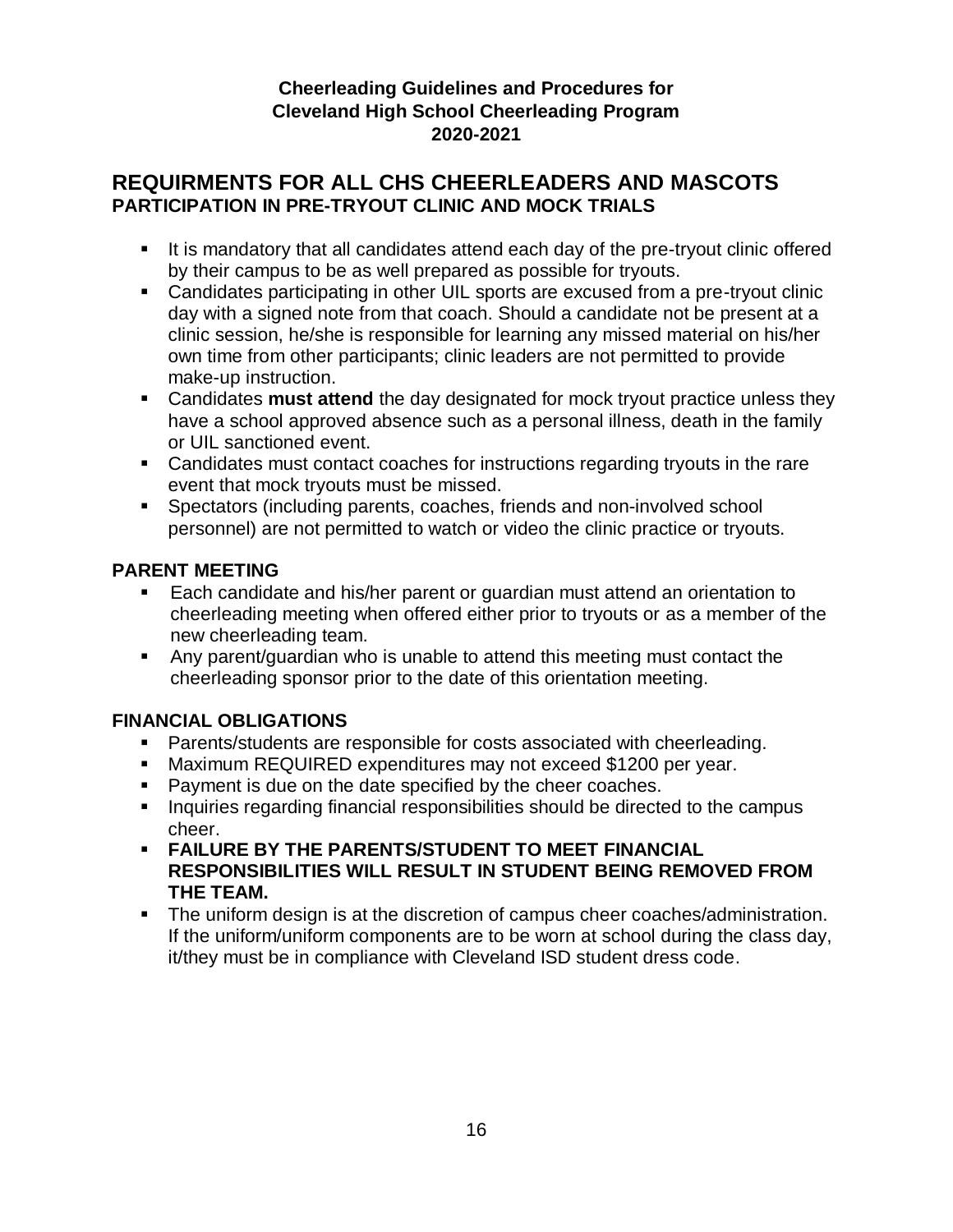## **LEVELS OF MEMBERSHIP WITHIN CHS CHEERLEADING TEAM**

Membership is from the announcement of new squad members after tryouts until the last day following the school year. Membership may be terminated at any time for unacceptable standards of conduct. For the purpose of appropriate supervision and financial considerations:

#### **CHS Cheerleading & Mascots**

- 1. The Varsity Squad will consist of up to twenty-two (22) squad members who are declared by the school records as an enrolled  $9<sup>th</sup>$  through 12<sup>th</sup> grade student at Cleveland High School for the 2019-2020 school year. The Junior Varsity Squad will consist of up to sixteen (16) squad members who are declared by the school records as an enrolled 9<sup>th</sup>-11<sup>th</sup> grade student at Cleveland High School for the 2019-2020 school year. Depending on the number of candidates, a Freshman Squad will consist of twelve (12) squad members who are declared by the school records as an enrolled freshman at Cleveland High School for the 2019-2020 school year.
- 2. Males trying out for CHS cheerleader will not take the place of a female candidate. Squad placement will be determined by where the male candidates' score falls in the range of scores for female candidates. (i.e., if the score falls in the top 22 female candidates, the male candidate will make the squad.)
- 3. The CHS mascot who is declared by school records as an enrolled student at Cleveland High School for the 2019-2020 school year.
- 4. The school mascot is a student who promotes school spirit on campus and at school athletic contests by assuming the identity of the school mascot. The mascot is required to attend all games, events and community service projects that the squad members do. The mascot will adhere to all rules and regulations of the squad members.
- 5. In the event of a tie during the tryouts, an additional member may be added to the appropriate squad. There will not be call backs. After the candidate's tryout, they are required to leave the school until results are posted.

#### **RESPONSIBILITIES OF CHEERLEADING TEAM MEMBERS TIME COMMITMENT**

- Cheerleading is a time consuming activity and it is the responsibility of the cheerleader to be present at each activity and perform to the best of his/her ability.
- Prior to scheduling outside of school activities such as dance, gymnastics, softball, etc., a cheerleader must carefully evaluate the time demands of schoolwork and cheerleading.
- Students are able to participate in campus Fine Arts and/or athletic programs and be a cheerleader. However, students and parents must carefully evaluate the time commitments of all school activities and school work.
- Competition team members must commit to additional time and may not be able to participate in athletic events during competition season.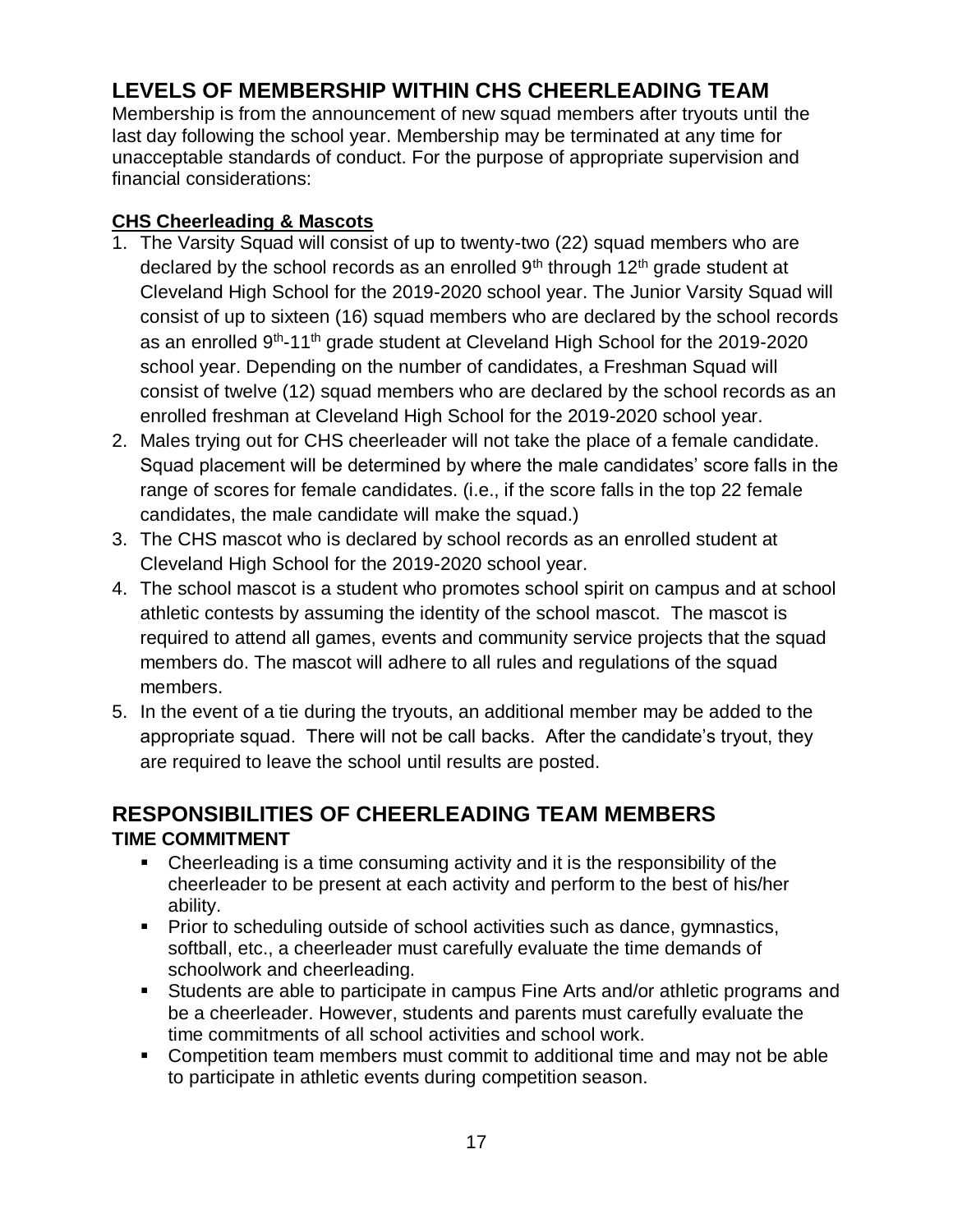#### **CHEERLEADER ACTIVITIES**

Cheerleaders are expected to attend a variety of events as specified by the campus. In general, cheerleader activities may include:

- **Scheduled weekly practices after school**
- Attend one athletic event a week (football, basketball or volleyball game)
- Participate in campus pep rallies as scheduled by campus administration
- Participate in community events as specified by campus administration/cheer coaches (parades or community service events)
- **Participate in all fundraising activities**
- **Attend weekly summer practices**
- Attend summer camp

Per UIL guidelines, cheerleaders who participate in a concurrent athletic activity are allowed to cheer one night and play one night. **FAILURE TO COMPLETE ACTIVITIES AS DESIGNATED BY THE COACH/ADMINISTRATION MAY RESULT IN DISMISSAL FROM THE TEAM.**

#### **PRACTICE**

- After school practice is scheduled by the cheer coach at each campus.
- There will be no scheduled practices during STAAR testing days.
- **Summer practice is held at the discretion of the coach.**

#### **CAMP**

- Cheerleaders and mascots will attend summer camp as a team.
- Camp dates are published as soon as confirmed to facilitate family summer plans.
- Extenuating circumstances, which would prohibit a cheerleader from attending camp, must be approved by the campus administration/cheer coach.
- **PARENTS ARE RESPONSIBLE FOR THE FULL COST OF SUMMER CAMP EXPENSES.**

#### **ATTENDANCE**

- **A. Attendance at Scheduled Events** is a requirement of being a cheerleader.
	- If a cheerleader is unable to attend an assigned activity, the sponsor must be notified in advance of the absence with written verification provided.
	- Cheerleaders with unexcused absences from events (including practices), are subject to discipline and restrictions established by the campus or UIL guidelines.

#### **B. Attendance at School**

In order to participate in any cheerleading event, a student must be present at school for classes at least half a school day on the day of the event, per UIL guidelines.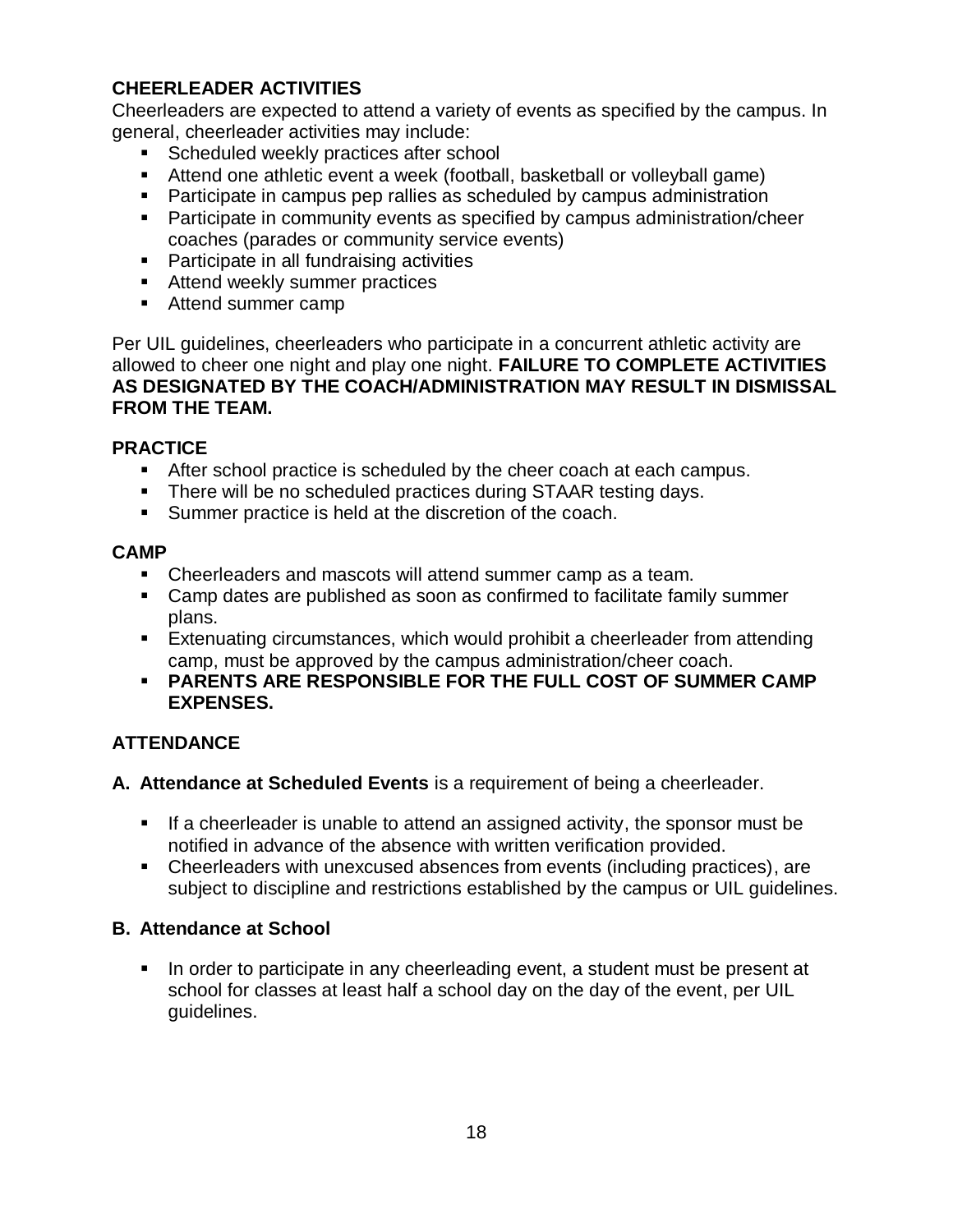#### **CHS Awards Policy for Members of the Cheerleading Team**

- Any member of the Varsity team that completes football season, competition season, and basketball season;
- Recommendation by the coach as having made a valuable contribution to the team.

**No one athlete is bigger than this program. This program is a privilege. When this Student Athletic Handbook is broken, there will be disciplinary action. If breaking of this Student Athletic Handbook becomes habitual and begins to take away from the integrity of this program, then removal from the program will be the final result.**

**ALL ATHLETES ARE REQUIRED TO BE IN ATHLETICS AND GO THROUGH THE OFF-SEASON STRENGTH AND CONDITIONING PROGRAM THE SEMESTER PRIOR TO THE SPORT THEY INTEND TO PLAY.**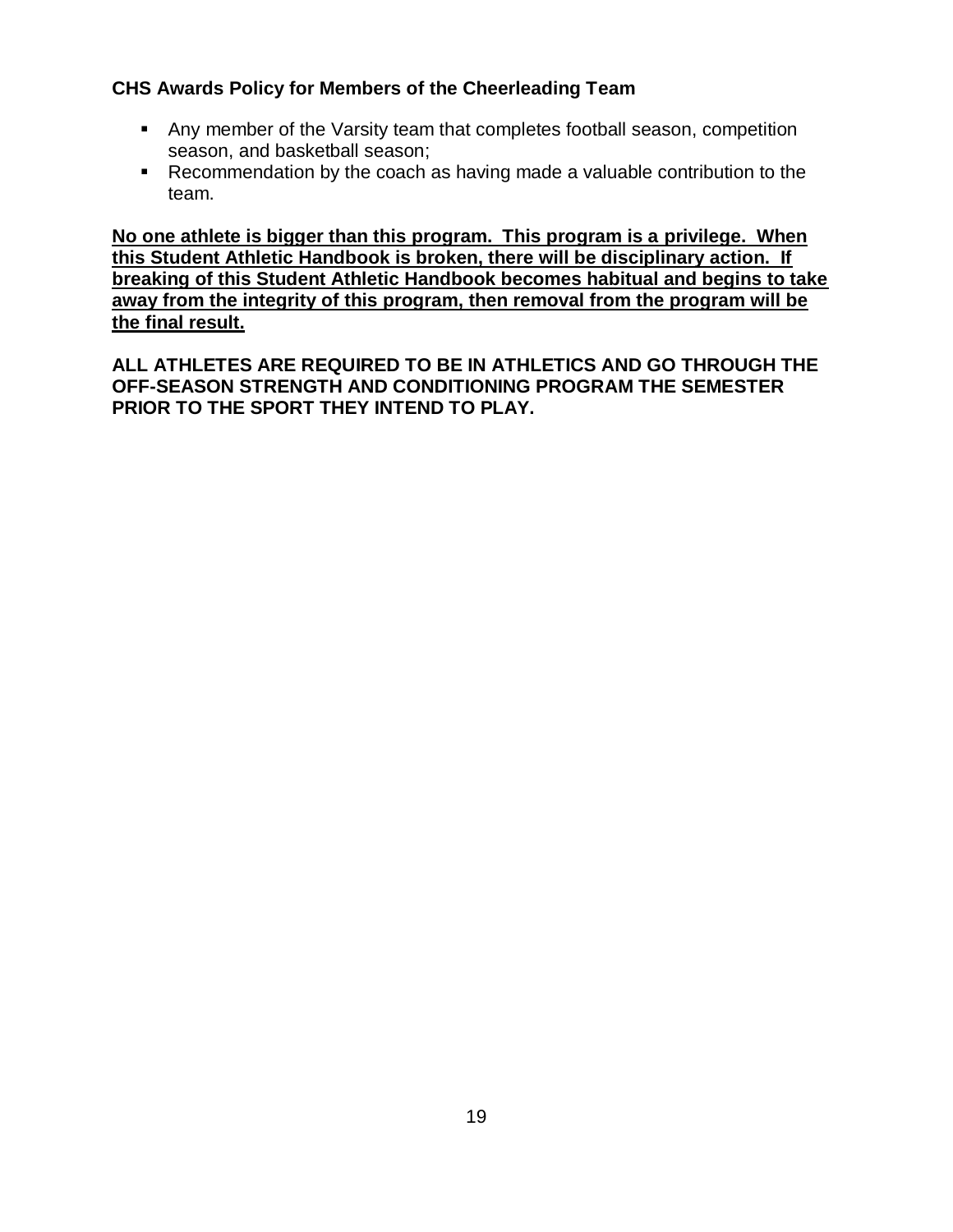## **Cleveland High School Awards Policy**

All awards will be made on the recommendation of the Head Coach of each individual sport and the Athletic Director. The following are suggested guidelines.

#### **SPECIFIC REQUIREMENTS FOR QUALIFYING FOR A LETTER JACKET**

#### **FOOTBALL, BASKETBALL, BASEBALL, SOCCER, SOFTBALL, and**

**VOLLEYBALL**: Participate in 1/2 of the varsity games scheduled. Be recommended by the coach as having made a valuable contribution to the team, or be a senior in eligibility.

#### **TRACK**

Anyone who places in the district meet or scores an amount of points as determined by the Athletic Director in non-district meets. Be recommended by the coach as having made a valuable contribution to the team, or be a senior in eligibility.

#### **CROSS COUNTRY**

Score less than 200 points in 5 meets. Be recommended by the coach as having made a valuable contribution to the team, or be a senior in eligibility.

#### **POWERLIFTING**

Participate in every scheduled powerlifting meet or qualify for regionals. Be recommended by the coach as having made a valuable contribution to the team, or be a senior in eligibility.

#### **TENNIS/GOLF**

Participate in the varsity district tournament or have won at least 1 varsity tournament during the year. Be recommended by the coach as having made a valuable contribution to the team, or be a senior in eligibility.

All athletes must complete the season (no quitting, ISS, removal, etc.) in order to letter with the exception of an injury. **They cannot miss part of the season due to academic ineligibility and still qualify for a letter jacket or awards.**

**\*All lettering is at the discretion of the Head Coach with the Athletic Director's approval. If a student does not meet all criteria, they may still letter because of their effort and positive contribution to the TEAM.**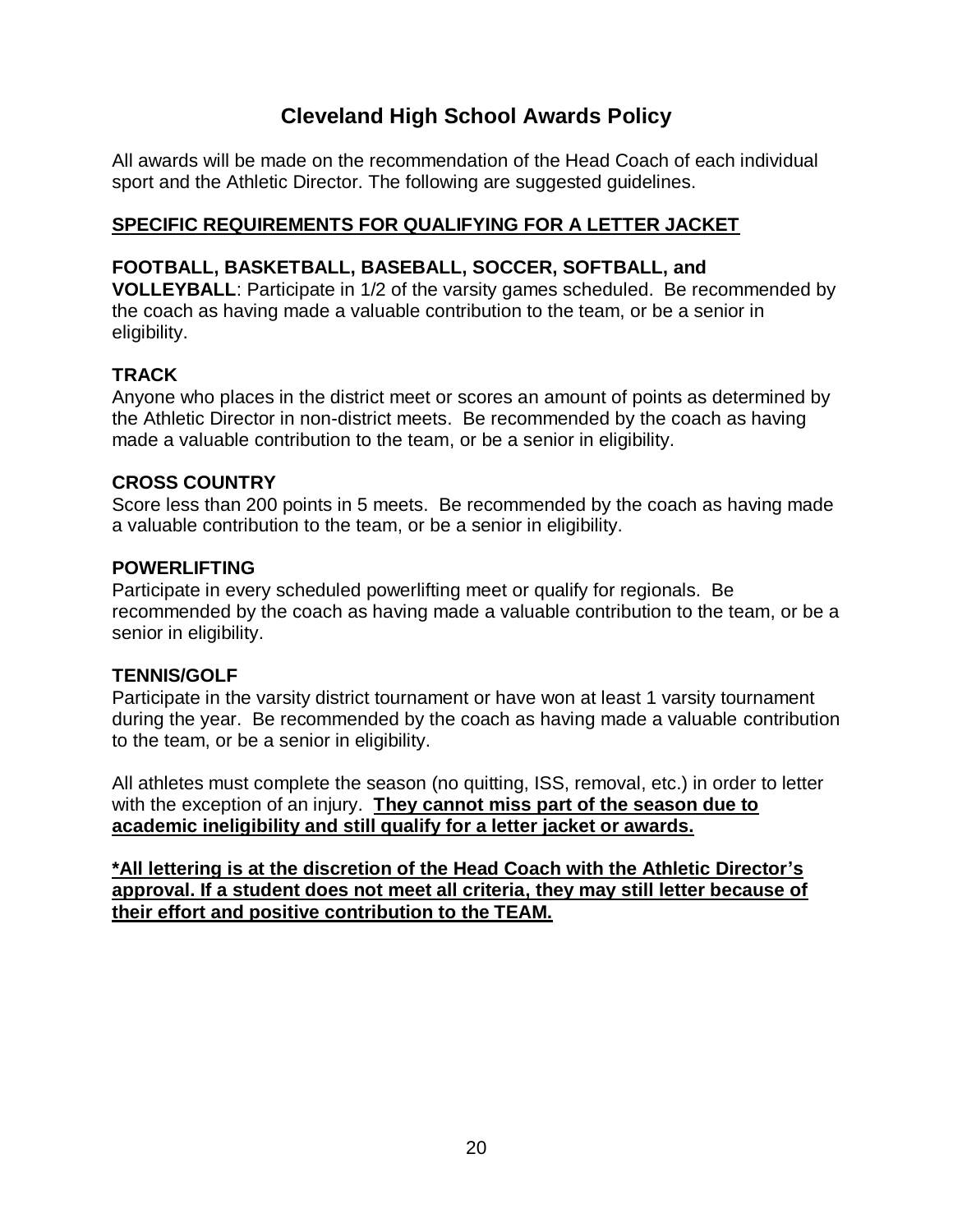#### **BEHAVIOR EXPECTATIONS OF SPECTATORS AND/OR PARENTS**

- Remember that you are at the contest to support and yell for your team, and to enjoy the skill and competition—not to intimidate or ridicule the other team or its fans.
- Remember that school athletics are a learning experience for students and that mistakes are sometimes made. Praise student-athletes in their attempt to improve themselves as students, as athletes, and as people, just as you would praise a student working in the classroom.
- A ticket is a privilege to observe the contest, not a license to verbally assault others or be generally obnoxious.
- Learn the rules of the game, so that you may understand and appreciate why certain situations take place.
- Show respect for ALL players, coaches, spectators and support groups.
- Respect the integrity and judgment of game officials. Understand that they are doing their best to help promote the student-athlete, and admire their willingness to participate in full view of the public.
- Recognize and show appreciation for an outstanding play by either team.
- Refrain from the use of any controlled substances (drugs, etc.) before, during and after the game on, or near the site of the event.
- Use only cheers that support and uplift the teams involved.
- Be a positive role model at events through your own actions and by censoring those around you whose behavior is unbecoming.
- DO NOT post distasteful or negative comments or pictures on any social media network (Instagram, Snapchat, Facebook, Twitter, and Tic Tok, etc.) about our school, our coaches, or any athletes. Disciplinary actions may be taken by the coaches and/or school.